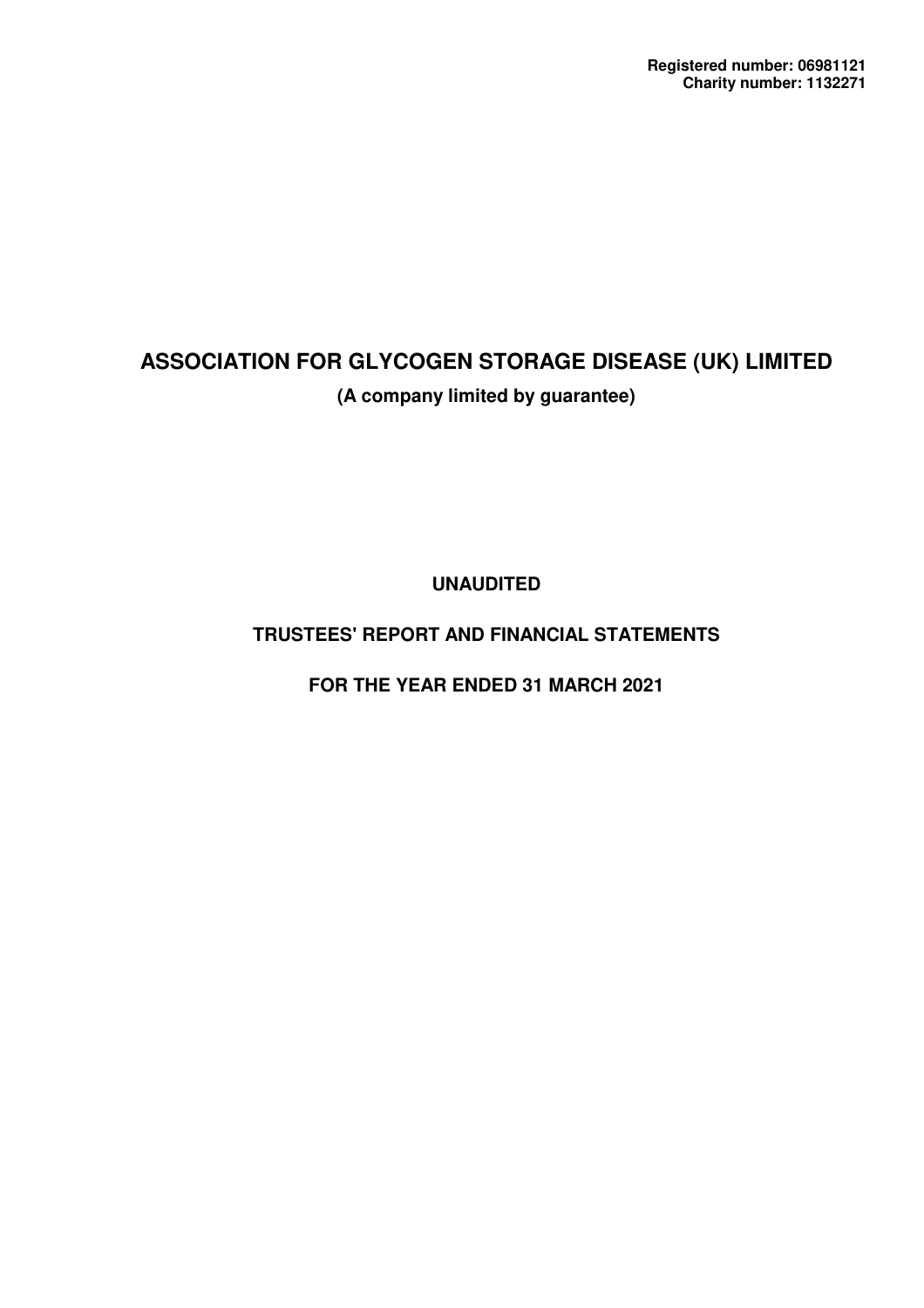### **CONTENTS**

|                                                                                | Page    |
|--------------------------------------------------------------------------------|---------|
| Reference and administrative details of the company, its Trustees and advisers |         |
| <b>Trustees' report</b>                                                        | $2 - 8$ |
| Independent examiner's report                                                  | 9       |
| <b>Statement of financial activities</b>                                       | 10      |
| <b>Balance sheet</b>                                                           | 11      |
| Notes to the financial statements                                              | 12 - 30 |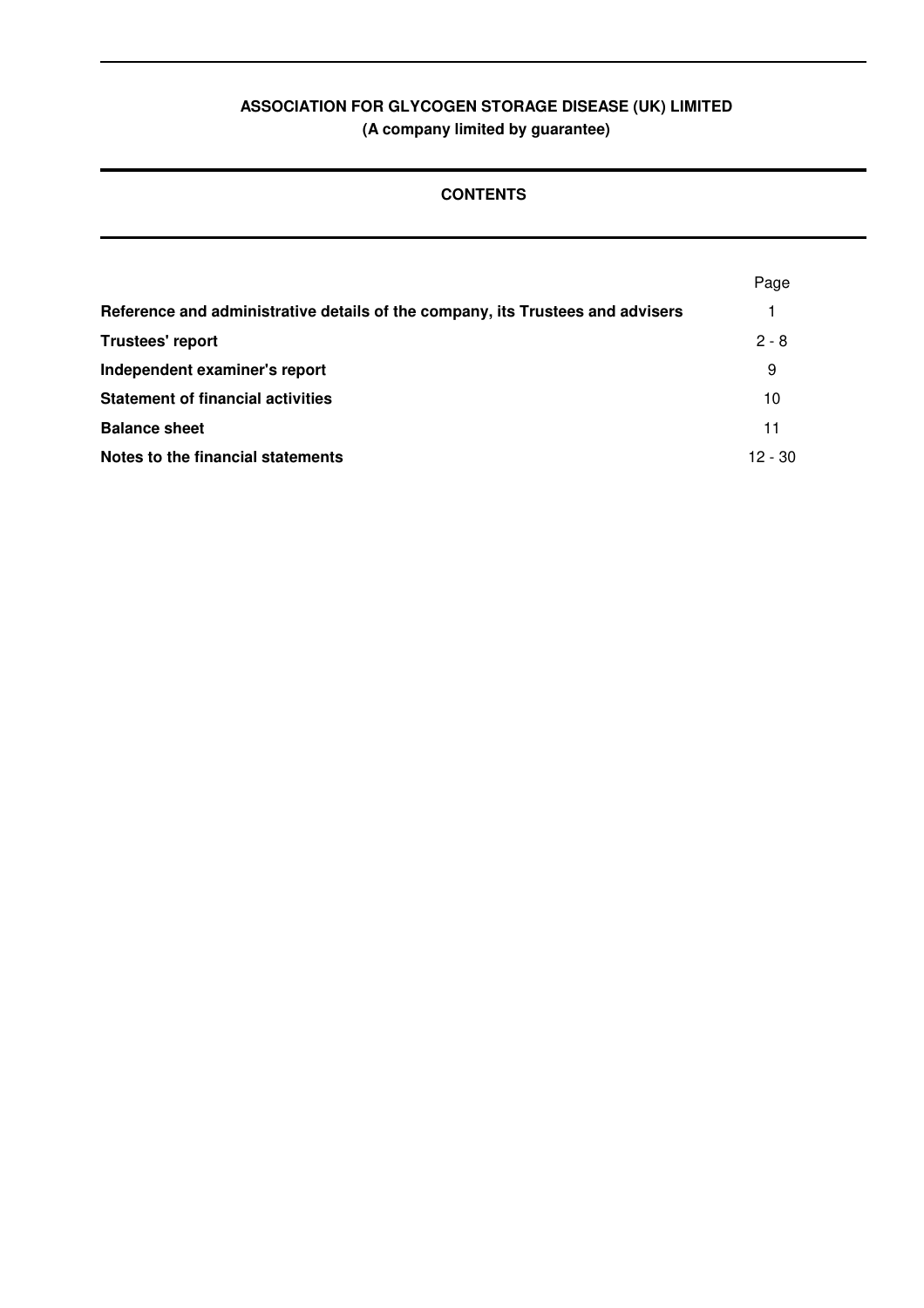#### **REFERENCE AND ADMINISTRATIVE DETAILS OF THE COMPANY, ITS TRUSTEES AND ADVISERS FOR THE YEAR ENDED 31 MARCH 2021**

#### **Trustees**

Jayesh Pindolia Nicholas Jones Ailsa Arthur Robert Seaborne (resigned 31 July 2021) Sarah Chikhani (appointed 22 July 2020) Rachel Thomas (appointed 22 July 2020) Dr Emilie Florence Osborne (appointed 1 May 2021)

#### **Company registered number**

06981121

**Charity registered number**

1132271

#### **Registered office**

Black Country House, Rounds Green Road, Oldbury, West Midlands, B69 2DG

#### **Independent examiner**

Crowe U.K. LLP, Black Country House, Rounds Green Road, Oldbury, West Midlands, B69 2DG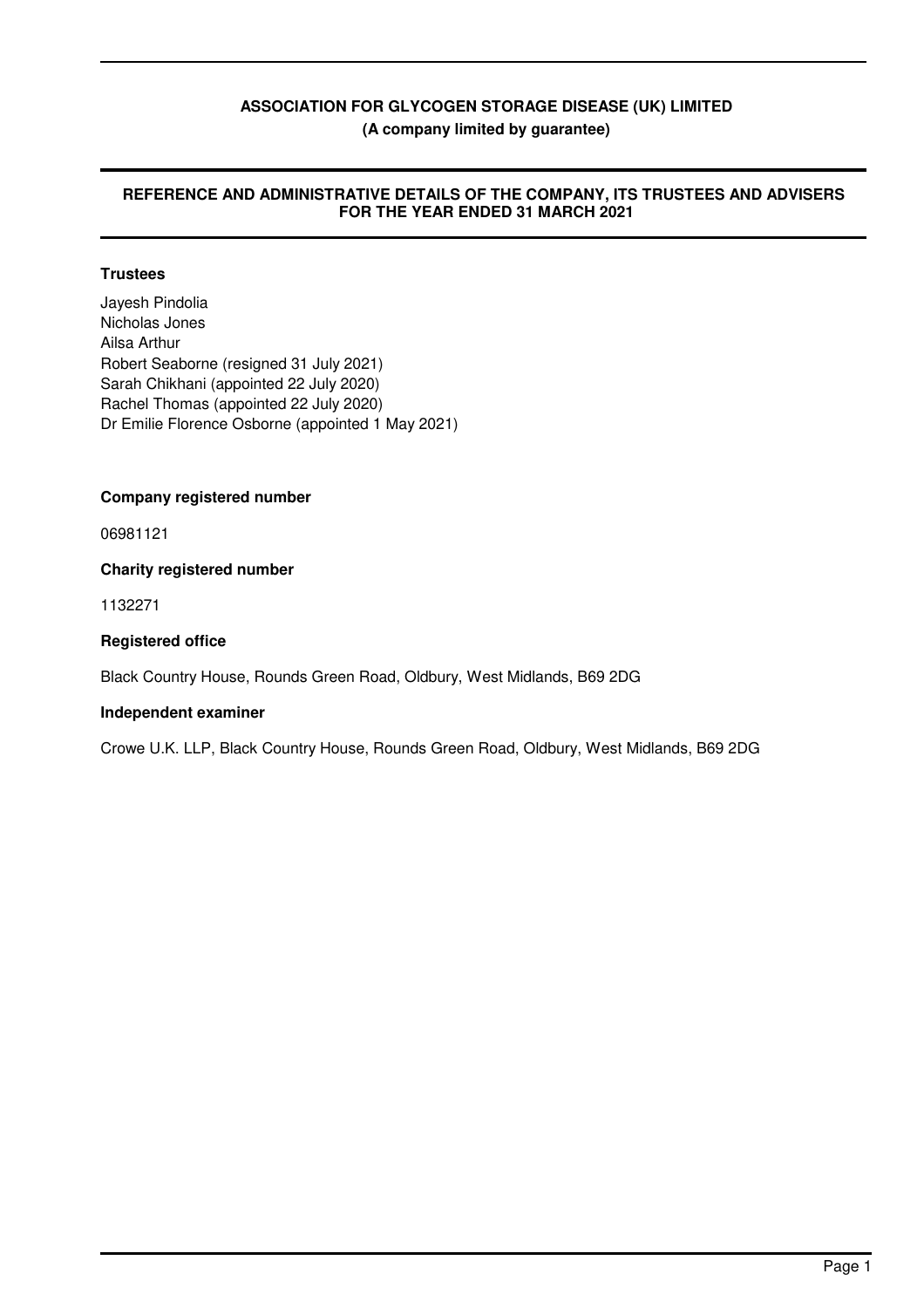**(A company limited by guarantee)**

#### **TRUSTEES' REPORT FOR THE YEAR ENDED 31 MARCH 2021**

The Trustees present their annual report together with the financial statements of the company for the 1 April 2020 to 31 March 2021. The Annual report serves the purposes of both a Trustees' report and a directors' report under company law. The Trustees confirm that the Annual report and financial statements of the charitable company comply with the current statutory requirements, the requirements of the charitable company's governing document and the provisions of the Statement of Recommended Practice (SORP) applicable to charities preparing their accounts in accordance with the Financial Reporting Standard applicable in the UK and Republic of Ireland (FRS102) (effective 1 January 2015) as amended by Update Bulletin 2 (effective January 2019).

Since the company qualifies as small under section 382 of the Companies Act 2006, the Strategic report required of medium and large companies under the Companies Act 2006 (Strategic Report and Directors' Report) Regulations 2013 has been omitted.

#### **Objectives and activities**

#### **a. Policies and objectives**

The objects of the Association for Glycogen Storage Disease (UK) as recorded in its Memorandum of Association, is "The relief of sickness, particularly of persons suffering from any form of Glycogen Storage Disease". The Association works to protect and promote the best interests of persons affected by GSD.

#### **Public Benefit**

The Trustees confirm that they have complied with the duty in section 17 of the Charities Act 2011 to have due regard to public benefit guidance published by the Commission in determining the activities undertaken by the Charity.

The Charity Commission in its "Charities and Public Benefit" Guidance states that there are two key principles to be met in order to show that an organisation's aims are for the public benefit: firstly, there must be an identifiable benefit and secondly, that benefit must be to the public or a section of the public. The Trustees are satisfied that the aims and objectives of the charity, and the activities reported on below to achieve those aims, meet these principles.

#### **b. Strategies for achieving objectives**

The Association acts as a vehicle of communication on GSD related matters by publishing and distributing relevant material. It contributes to the advancement of treatments and cures through sponsorship of research, studies and trials. It acts as a focus for educational, scientific and charitable activities related to GSD. The Association liaises with other GSD Associations around the world.

#### **c. Activities undertaken to achieve objectives**

The main activities are the support of patients and families; the organising of conferences and workshops to promote understanding of the disease; the publication of a newsletter; the provision of information about Glycogen Storage Disease through publications and a web site; and the provision of grants to research bodies and individuals. These activities support the objects by assisting patients; by encouraging and supporting research into the disease and by educating the medical profession and concerned members of the general public about the disease.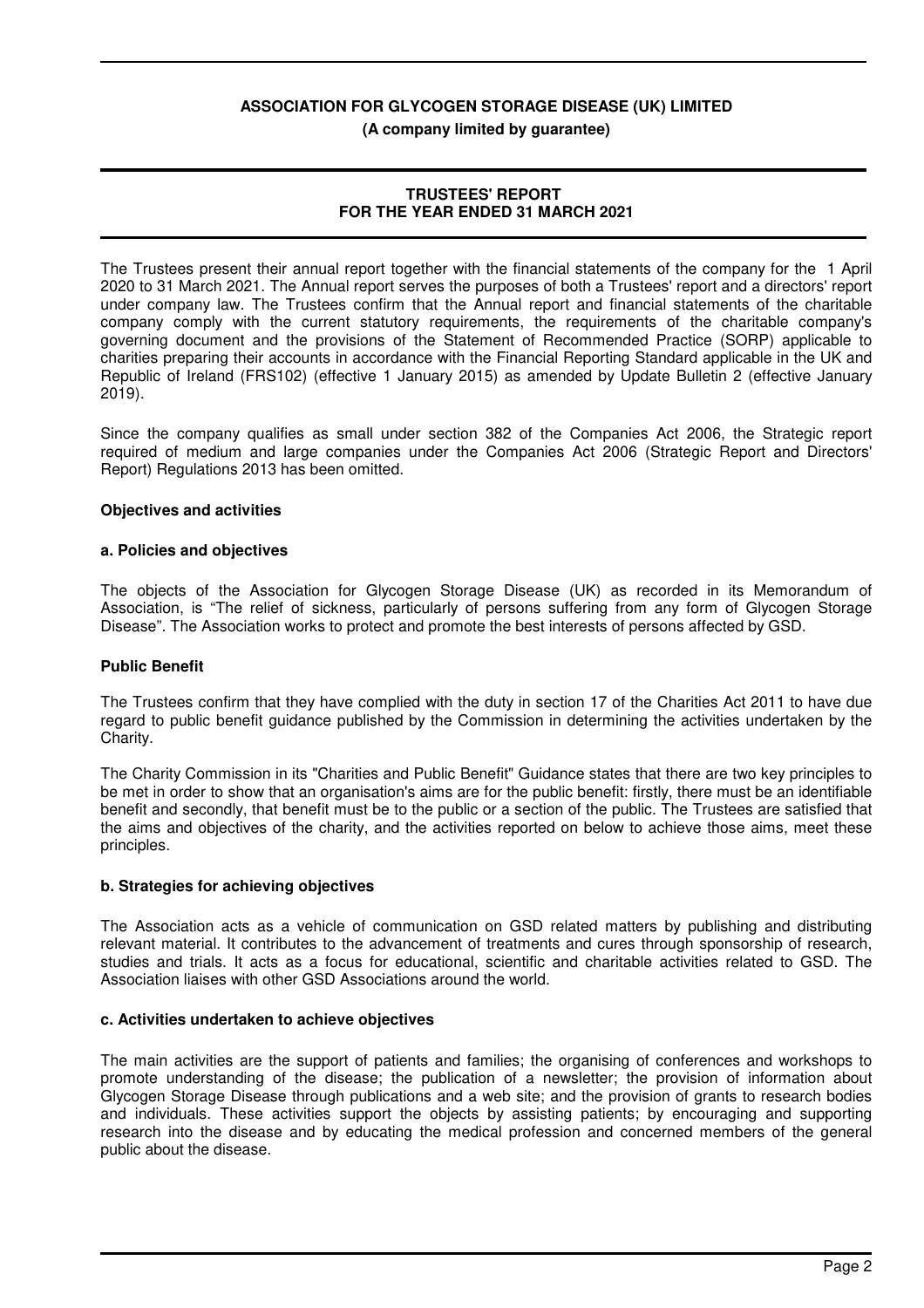**(A company limited by guarantee)**

#### **TRUSTEES' REPORT (CONTINUED) FOR THE YEAR ENDED 31 MARCH 2021**

#### **Objectives and activities (continued)**

#### **d. Grant-making policies**

The Association receives applications for grants to support research projects in relation to Glycogen Storage Disease. Applications for grants are considered by the Board of Trustees and by members of the Association's Medical Advisory Board. Whenever possible the Association co-sponsor together with other charities or foundations. The Association also occasionally makes small grants to individual applicants for personal expenses associated with their treatment, care and well-being.

#### **Achievements and performance**

#### **a. Review of activities**

2020 has not been an easy year for the charity sector. This has been well publicised in the media. Despite this the AGSD-UK has remained strong and has continued to provide support to the GSD community.

Our 2020 conference was cancelled and replaced by the highly successful online Winter Season. All members of the community took part with presentations from health professionals, researchers, information on diet and patients life stories. It is still available to view on the charities' YouTube channel. Woven into this were meet-ups online with coffee mornings, children's quizzes and competitions, keeping up the spirits when no-one was able to meet up in person. A similar format will take place this year {2020 and spilling over into 2021} due to uncertainty over the pandemic. It is sincerely hoped that 2022 will see the return of the annual conference and face to face meetings.

The pandemic has resulted in a 40% increase in requests for help. This included requests for advice about shielding, accommodation, shopping and supplies. Several letters were written to MPs and to local government seeking access to support for members of our community.

Requests for grants similarly increased. For example, applications were made for urgent home adaptations to ensure independent living without the need for daily carers.

There was a 40% increased demand for benefit cheques and help with filling out forms such as PIP, Daily Living Allowance, Universal Credit and Employment Support Allowance.

To support mental health members were offered an online mental wellbeing course in response to many requests for help. A mental health booklet was produced by Ben Parker, a member of our Pompe Support Team. This has been much acclaimed and reprints have been sought internationally.

A COVID-19 advice area was created on the website. This was well received by the community members, industry and professionals.

Time was devoted to developing online support. For example, weekly coffee mornings and advice surrounding virtual hospital appointments. Tune in Tuesdays, hosted by volunteer Gemma Seyfrang proved a great success. During lockdown the Pompe Support Team wanted to create a fun opportunity for children with the avatar competition. The drawings were used to create a tea towel which are still available to buy.

Volunteer Andrew Wakelin was featured in the National Magazine. In the article Andrew talks about his lifetime love of walking and the Walking with McArdle's courses. Andrew has been organising and leading for over ten years and helped many people.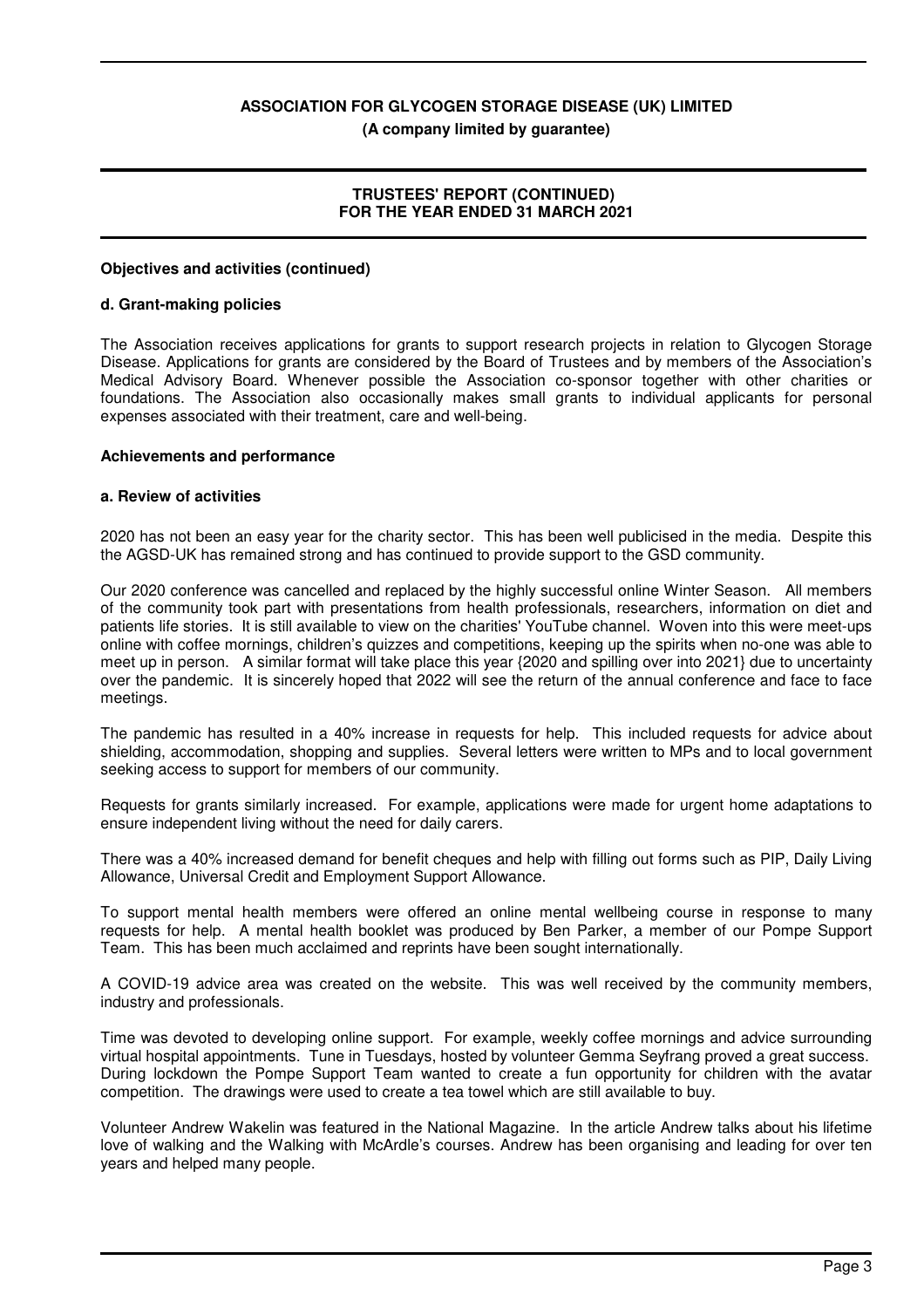#### **(A company limited by guarantee)**

#### **TRUSTEES' REPORT (CONTINUED) FOR THE YEAR ENDED 31 MARCH 2021**

#### **Achievements and performance (continued)**

The charity was lucky enough to support Lisa Massimo through two weeks of work experience, while she completed her MSc in Genetic Counselling. She became involved in the Pompe community, learning about the difficulties that surround obtaining genetic support.

This year has seen the application of a new drug for Pompe, Avalglucosidase-alfa, seeking approval through NICE. Advice on living with the disease from NICE was sought through the AGSD-UK. We were delighted to collaborate with MDUK, MSUK and Genetic Alliance. Luke Fraser and Kempton Rees represented the charity at the NICE scoping process. Further work and collaboration are taking place to ensure the charity is ready for the appraisal process of avalglucosidase and a further drug, recently developed for Pompe, Cipalglucosidase.

The AGSD-UK has continued to host the hepatic guidelines meetings. Consultants, Clinical Nurse Specialists and Dietitians from throughout the UK are all invited to discuss anything concerned with hepatic gsds. These are lively and well attended where case studies, research and best practise are all talked through and problems are posed and answers found.

#### **Staff**

Moving beyond the year covered in the report there has been an increase in the number of staff employed. Val Buxton has joined us a part time employee and all other staff now work for us on a self-employed freelance basis. This has ameliorated one of the charity's key risks; loss of key personnel. We welcome Vicki Lucass who as our winter season producer but has now taken on the extra role of charity coordinator.

Elizabeth Davenport has recently joined us bringing with her many years of experience as a charity families advocate. She will now take over part of the role of the Specialist Care Advisor.

Zainab Hussain is another new face and will be taking on the role of benefits advisor. This is an area she brings many years of skill and experience to. She will be replacing Julie Jackson, who is stepping down as our current benefits advisor. We are sad to see Julie go who had a 100% success rate in all benefits appeals. The appeals process is challenging and anxiety inducing for claimants. Julie calmly supported people through their submissions and was always on the receiving end of much praise and thanks. Our gratitude and best wishes for the future go out to her.

We are delighted that Jackie Henson has taken on some extra duties. In addition to her role in finance she is now responsible for administration and areas of the website as our Charity Officer.

Jane Lewthwaite is stepping away from her full-time contract to work freelance and consequently reduced hours. The trustees cannot thank Jane enough for her steadfastness and dedication to the charity during the pandemic. Despite the step back, Jane is still very much involved with and a supporter of the charity.

September 2021 saw the appointment of our CEO, Val Buxton. The trustees are delighted to welcome her. She has an extensive background in the health and charities sectors, working at a senior level to improve policy and services. She will use this experience to ensure that the hard work that has built the AGSD-UK is used as a foundation to grow the charity and allow it to thrive.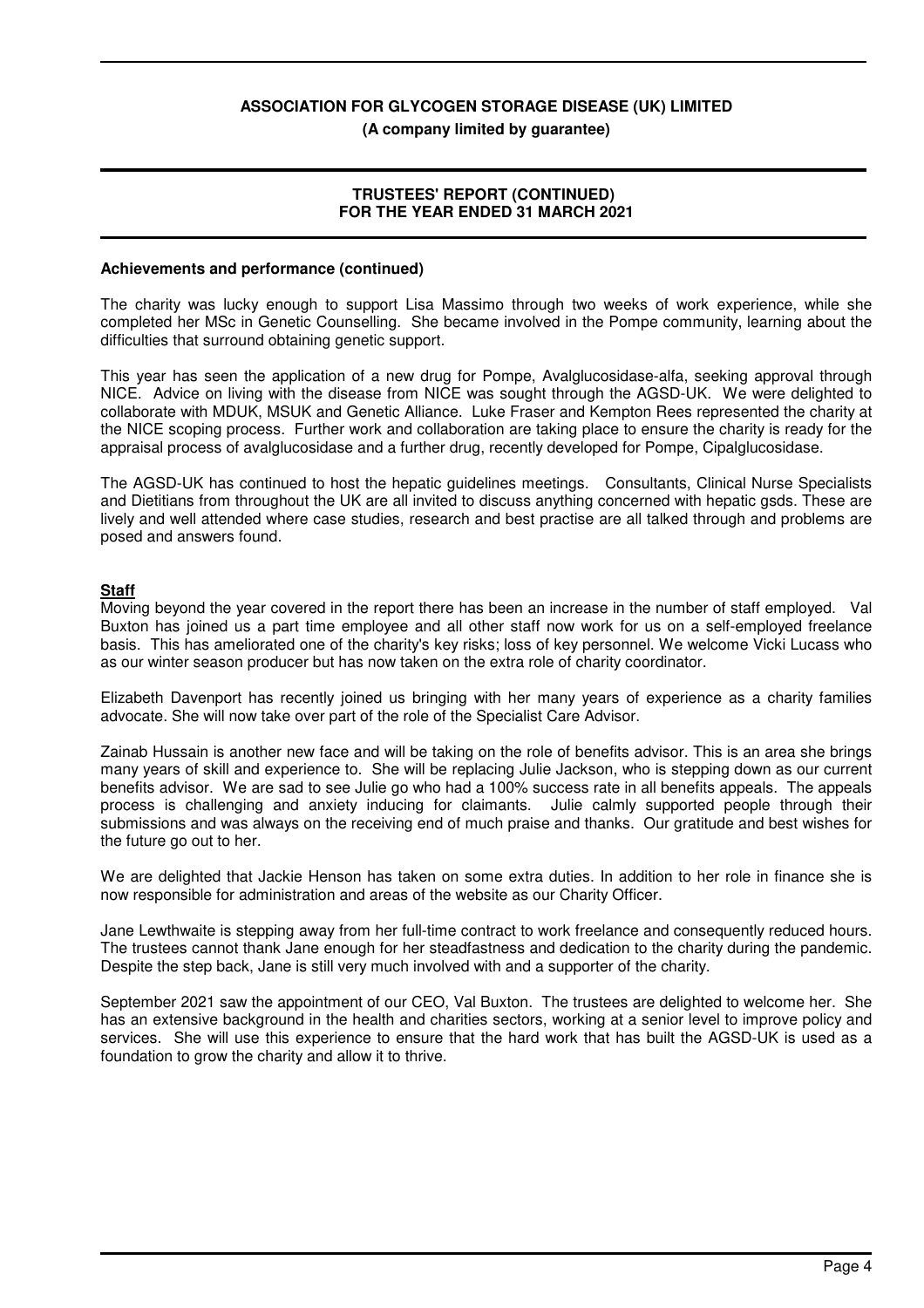**(A company limited by guarantee)**

#### **TRUSTEES' REPORT (CONTINUED) FOR THE YEAR ENDED 31 MARCH 2021**

#### **Achievements and performance (continued)**

#### **Fundraising**

We want to thank everyone who has contributed to fundraising. Our community has continued to raise money for the charity during the pandemic, not an easy task. Our thanks go to:-

Eileen Rice Ashley Eustace Lynn Sharman Bedford Park Masonic H Find Gemma Seyfrang and Kieran Stubbings Frank and Irene Green Grant Fraser Nigel Walker Jennifer Wood Sonia Worthy Dawn Fitzroy Lucy Moran Simon Atewell Georgie Thompson Sylvia Wilson Nikki Christie Media 10 in memory of Louise Bett Flo Osborne

We also wish to thank the volunteers who have put in many hours of work. Our immense gratitude for their hard work and dedication. The time that is put in from professionals and volunteers is included as benefit-in-kind. Each year it can total around £60,000

Our thanks go for the continued support from Industry, Foundations and Trusts. This includes:-

Amicus Astellas/Audentes Avro Bio Edward Gostling Foundation FMR Global Health Sangomo Sanofi Genzyme Spark Therapeutics Ultragenyx Vitaflo

#### **Finance**

It can be seen that grants from industry have dropped this year. This can be accounted for in the main, by the cancellation of the annual face to face conference and replaced by an on-line conference. Grants from industry reflected the smaller costs of the virtual conference. Grants for patient support, education and community engagement continue to be sought and given.

Savings have been made this year as staff work from home and travel and face to face meetings have been cut to a minimum in line with the government guidelines issued during the pandemic. The charity's finances remain in a robust position.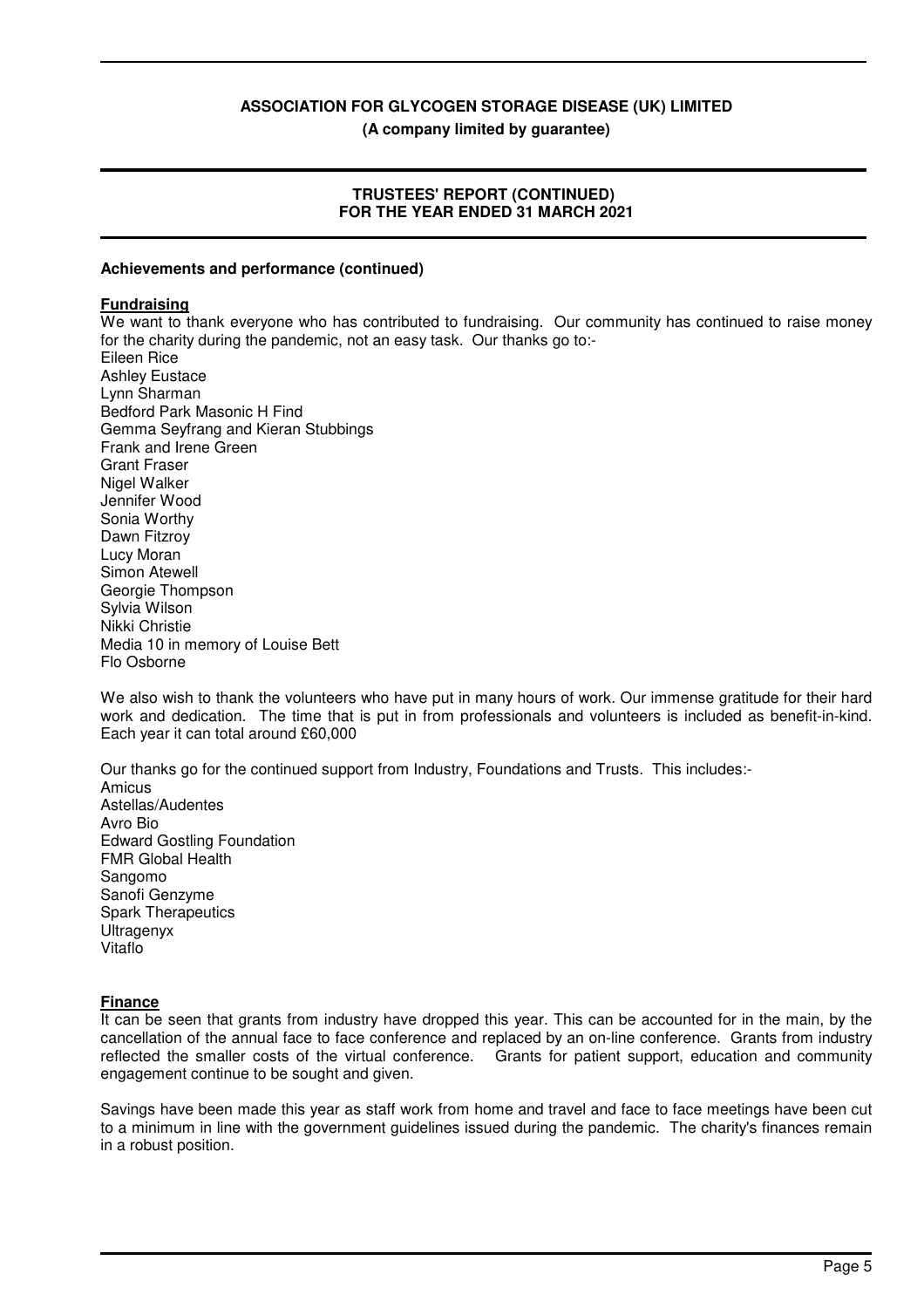**(A company limited by guarantee)**

#### **TRUSTEES' REPORT (CONTINUED) FOR THE YEAR ENDED 31 MARCH 2021**

#### **Financial review**

#### **a. Going concern**

The trustees have reasonable expectation that the company has adequate resources to continue in operational existence for the foreseeable future. They continue to believe the going concern basis of accounting is appropriate in preparing the annual financial statements.

#### **b. Reserves policy**

The Association holds some funds that are restricted in expenditure in support of particular GSD Types and other projects (see note 18). The general reserves are used to support the on going activities of the Association. The unrestricted general reserve now stands at £27,301 which is an increase from the previous year (£16,548). The trustees' future focus will be on increasing income while tightly managing costs.

In line with most small charities AGSD UK aims to spend most of the funds raised during any given financial year for the benefit of its members and the public and not to build up a large general reserve. The trustees have agreed to adopt a reserve policy that seeks to carry forward an unrestricted general reserve figure that is no greater than 25% of total in year expenditure. The Trustees are currently reviewing the amount that this should be, but because future expenditure will be reduced they believe the amount to be approximately £20,000.

#### **c. Investment policy and performance**

The Association holds it cash reserves in bank deposit accounts thus eliminating investment risk and minimising any other risk to the reserves. No long term deposits are made as it is anticipated that the reserves will continue to be called upon to support a high level of activity.

#### **Structure, governance and management**

#### **a. Constitution**

The company is registered as a charitable company limited by guarantee and was set up under a Memorandum of Association. The company is constituted under a Memorandum of Association dated 05/08/2009 and is a registered charity number 1132271. The principal object of the company is to provide "The relief of sickness, particularly of persons suffering from any form of Glycogen Storage Disease".

#### **b. Methods of appointment or election of Trustees**

The management of the company is the responsibility of the Trustees who are elected and/or co opted under the terms of the Articles of Association. Any full member of the Association may be nominated to stand for election to the Board of Trustees. The Trustees have the power to co-opt new Trustees who are then required to stand for election at the next AGM.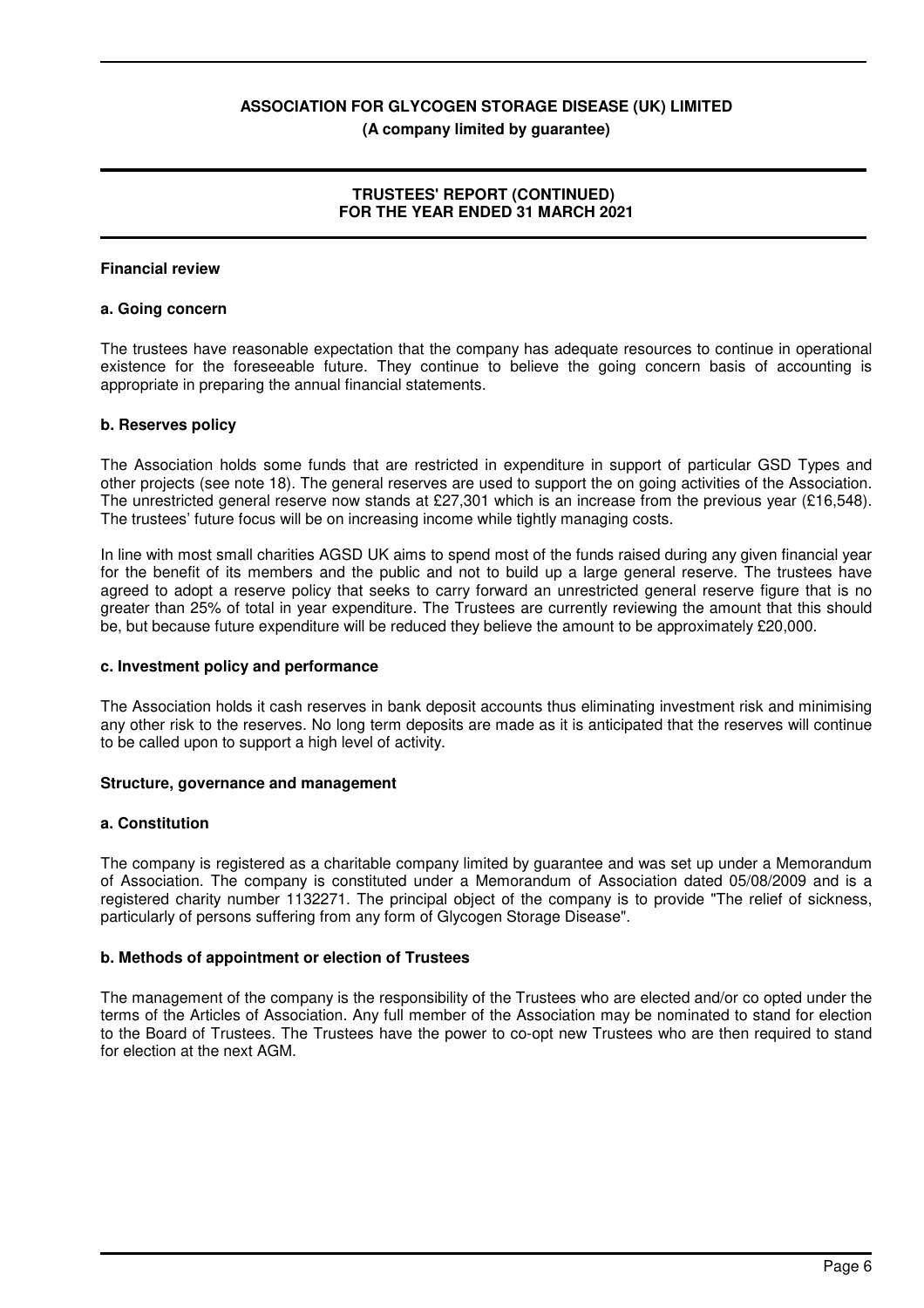**(A company limited by guarantee)**

#### **TRUSTEES' REPORT (CONTINUED) FOR THE YEAR ENDED 31 MARCH 2021**

#### **Structure, governance and management (continued)**

#### **c. Organisational structure and decision-making policies**

The Association is a membership based association, with full membership being open to anyone affected by Glycogen Storage Disease and the close family of such persons. The members elect the Board of Trustees. The Board of Trustees elects its own officers. The Board of Trustees are responsible for ensuring that the charity complies with all relevant regulations and files its annual report and accounts with the Charity Commission and Companies House.

The Board of Trustees delivers the strategy through the Charity Director and any other staff plus a range of volunteers.

The Board appoint a volunteer Co-ordinator for each of the GSD Types, wherever possible. The defined role is wide ranging and is not necessarily entirely relevant or practical for each GSD Type, where the numbers affected and their needs vary enormously. The Co-ordinators meet as a group three times a year for peer support and development in their role.

#### **d. Pay policy for key management personnel**

The company currently has one permanent member of staff – the Specialist Care Advisor, and moving beyond the year covered in the report there has been an increase in the number of staff employed to include three parttime members of staff.

The remuneration for key management posts was benchmarked at or below market rate prior to appointment and is reviewed by Trustees annually.

#### **e. Risk Management**

The Trustees have assessed the major risks to which the company is exposed. The current major risks to the charity are primarily in the areas of operation and finance as follows:

Income generation Cost control Banking control I.T. stability and security Adoption of and adherence to policies and procedures Loss of key personnel

The Trustees are satisfied that systems, procedures and plans are in place to mitigate exposure to major risks.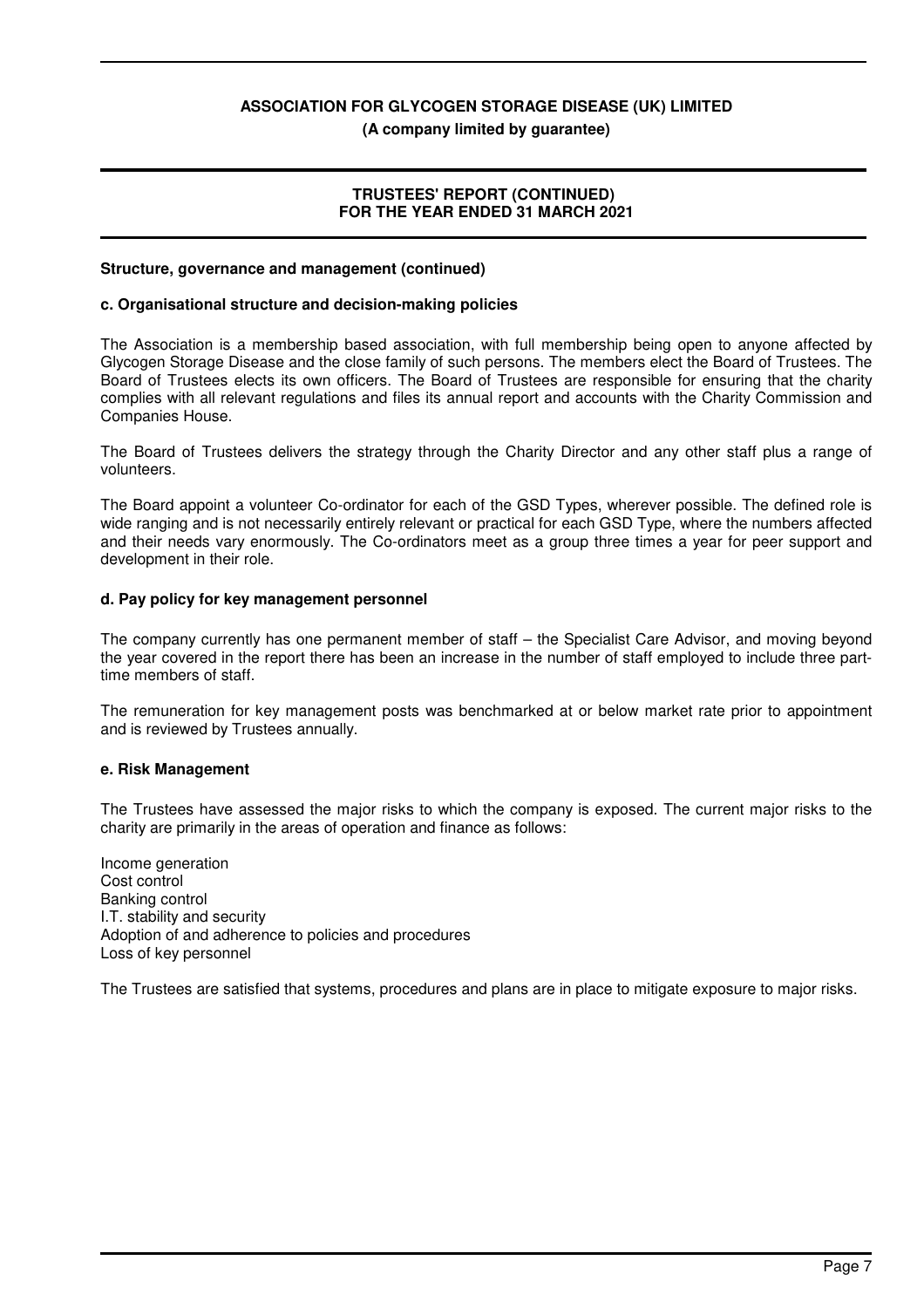#### **(A company limited by guarantee)**

#### **TRUSTEES' REPORT (CONTINUED) FOR THE YEAR ENDED 31 MARCH 2021**

#### **Plans for future periods**

In relation to 2021-22, as with the previous financial year both costs and funding for face to face activities have reduced, and we are looking at similar overall levels of income and expenditure.

Looking forward, we're working to develop a new 3 year strategy built on the priorities of the AGSD community to help us better engage with potential funders. The strong relationship with the treatment industry is continuing and work on promising new therapies offers scope for further partnerships and funding to support shared goals. Though funding for core costs remains challenging, our fixed costs are limited and we'll ensure overheads are properly reflected in project funding bids and use the new strategy to underpin a systematic approach to trust funders for further support.

For 2022 -23 we expect to see some uplift in funding and expenditure to reflect an increase in face to face activities, with the expectation of some growth in both income and expenditure in the years ahead.

#### **Statement of Trustees' responsibilities**

The Trustees (who are also the directors of the company for the purposes of company law) are responsible for preparing the Trustees' report and the financial statements in accordance with applicable law and United Kingdom Accounting Standards (United Kingdom Generally Accepted Accounting Practice).

Company law requires the Trustees to prepare financial statements for each financial . Under company law, the Trustees must not approve the financial statements unless they are satisfied that they give a true and fair view of the state of affairs of the company and of its incoming resources and application of resources, including its income and expenditure, for that period. In preparing these financial statements, the Trustees are required to:

- select suitable accounting policies and then apply them consistently:
- observe the methods and principles of the Charities SORP (FRS 102);
- make judgments and accounting estimates that are reasonable and prudent;
- state whether applicable UK Accounting Standards (FRS 102) have been followed, subject to any material departures disclosed and explained in the financial statements;
- prepare the financial statements on the going concern basis unless it is inappropriate to presume that the company will continue in business.

The Trustees are responsible for keeping adequate accounting records that are sufficient to show and explain the company's transactions and disclose with reasonable accuracy at any time the financial position of the company and enable them to ensure that the financial statements comply with the Companies Act 2006. They are also responsible for safeguarding the assets of the company and hence for taking reasonable steps for the prevention and detection of fraud and other irregularities.

| Approved | <b>by</b> | order | of | the | members of | the the the the state of the state of the state of the state of the state of the state of the state of the sta | board of                       | Trustees | on |
|----------|-----------|-------|----|-----|------------|----------------------------------------------------------------------------------------------------------------|--------------------------------|----------|----|
|          |           |       |    |     |            |                                                                                                                | and signed on their behalf by: |          |    |

**Nicholas Jones Trustee**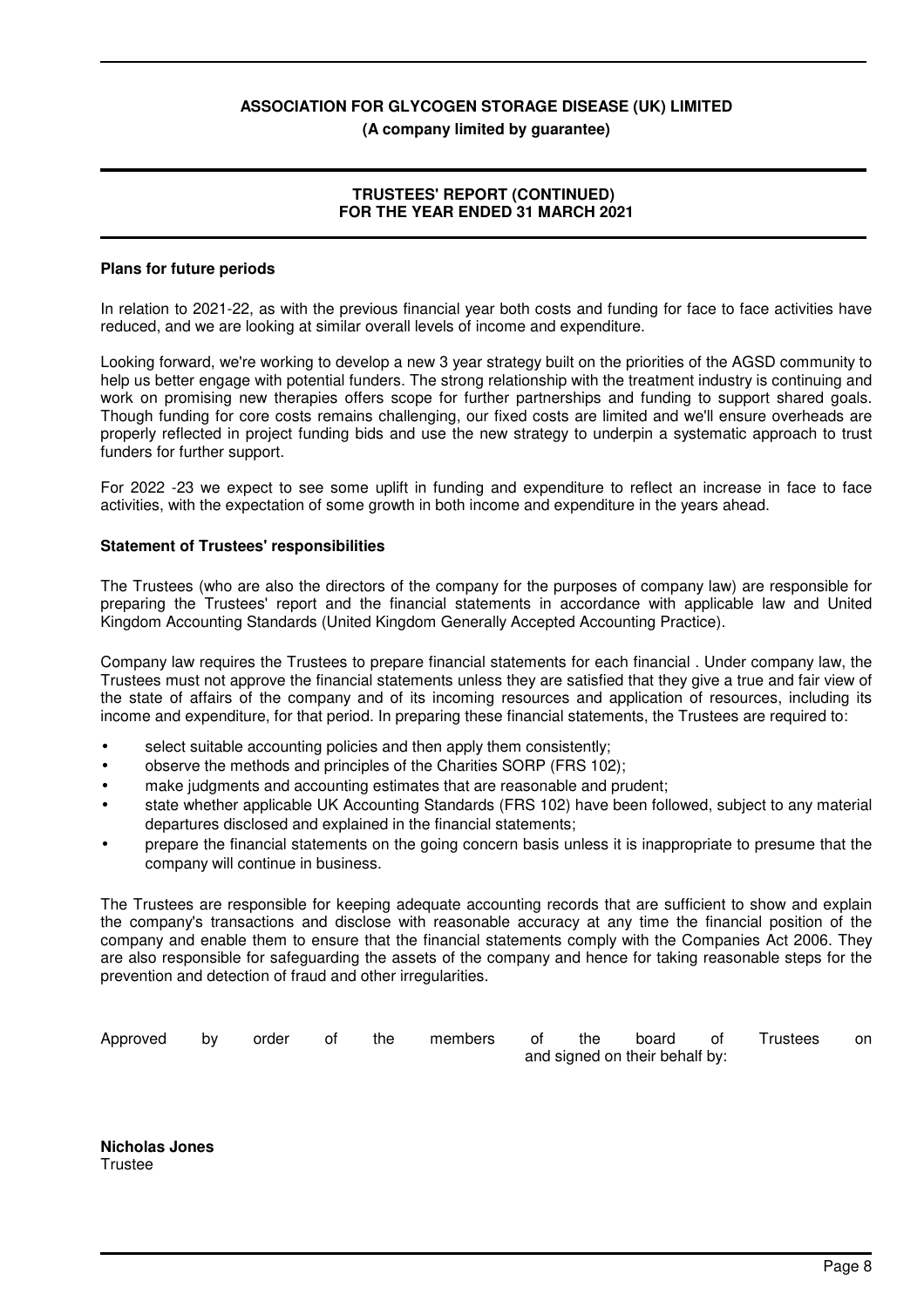**(A company limited by guarantee)**

#### **INDEPENDENT EXAMINER'S REPORT FOR THE YEAR ENDED 31 MARCH 2021**

#### **Independent Examiner's Report to the Trustees of Association for Glycogen Storage Disease (UK) Limited ('the company')**

I report to the charity Trustees on my examination of the accounts of the company for the year ended 31 March 2021.

#### **Responsibilities and Basis of Report**

As the Trustees of the company (and its directors for the purposes of company law) you are responsible for the preparation of the accounts in accordance with the requirements of the Companies Act 2006 ('the 2006 Act').

Having satisfied myself that the accounts of the company are not required to be audited under Part 16 of the 2006 Act and are eligible for independent examination, I report in respect of my examination of the company's accounts carried out under section 145 of the Charities Act 2011 ('the 2011 Act'). In carrying out my examination I have followed the Directions given by the Charity Commission under section 145(5)(b) of the 2011 Act.

#### **Independent Examiner's Statement**

Rounds Green Road

**Oldbury** West Midlands B69 2DG

I have completed my examination. I confirm that no matters have come to my attention in connection with the examination giving me cause to believe:

- 1. accounting records were not kept in respect of the company as required by section 386 of the 2006 Act; or
- 2. the accounts do not accord with those records; or
- 3. the accounts do not comply with the accounting requirements of section 396 of the 2006 Act other than any requirement that the accounts give a 'true and fair' view which is not a matter considered as part of an independent examination; or
- 4. the accounts have not been prepared in accordance with the methods and principles of the Statement of Recommended Practice for accounting and reporting by charities [applicable to charities preparing their accounts in accordance with the Financial Reporting Standard applicable in the UK and Republic of Ireland (FRS 102)].

I have no concerns and have come across no other matters in connection with the examination to which attention should be drawn in this report in order to enable a proper understanding of the accounts to be reached.

This report is made solely to the company's Trustees, as a body, in accordance with Part 4 of the Charities (Accounts and Reports) Regulations 2008. My work has been undertaken so that I might state to the company's Trustees those matters I am required to state to them in an Independent examiner's report and for no other purpose. To the fullest extent permitted by law, I do not accept or assume responsibility to anyone other than the company and the company's Trustees as a body, for my work or for this report.

| Signed:                      | Dated: |
|------------------------------|--------|
| Kerry Brown                  | FCA    |
| Crowe U.K. LLP               |        |
| <b>Chartered Accountants</b> |        |
| <b>Black Country House</b>   |        |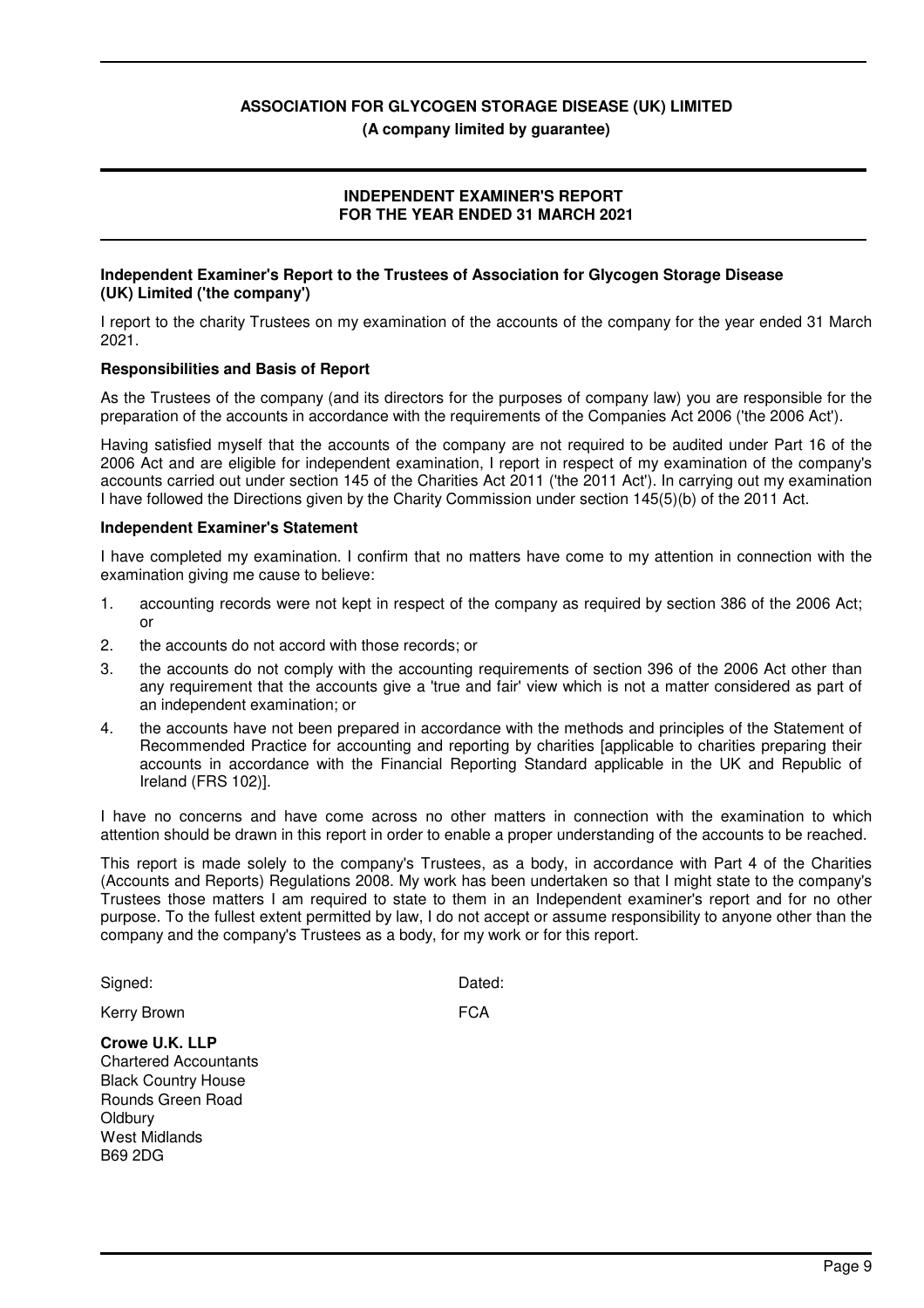|                                    | <b>Note</b>    | <b>Restricted</b><br>funds<br>2021<br>£ | <b>Unrestricted</b><br>funds<br>2021<br>£ | <b>Total</b><br>funds<br>2021<br>£ | Total<br>funds<br>2020<br>£ |
|------------------------------------|----------------|-----------------------------------------|-------------------------------------------|------------------------------------|-----------------------------|
| Income from:                       |                |                                         |                                           |                                    |                             |
| Donations and legacies             | 4              | 25,794                                  | 79,788                                    | 105,582                            | 184,996                     |
| Other trading activities           | 5              | 1,784                                   | 12,956                                    | 14,740                             | 20,644                      |
| Investments                        | 6              |                                         | 42                                        | 42                                 | 154                         |
| Other income                       | $\overline{7}$ | 1,053                                   | 1,464                                     | 2,517                              | 8                           |
| <b>Total income</b>                |                | 28,631                                  | 94,250                                    | 122,881                            | 205,802                     |
| <b>Expenditure on:</b>             |                |                                         |                                           |                                    |                             |
| Raising funds                      | 8              | 1,972                                   |                                           | 1,972                              | 4,152                       |
| Charitable activities              |                | 56,199                                  | 83,497                                    | 139,696                            | 212,982                     |
| <b>Total expenditure</b>           |                | 58,171                                  | 83,497                                    | 141,668                            | 217,134                     |
| Net movement in funds              |                | (29, 540)                               | 10,753                                    | (18, 787)                          | (11, 332)                   |
| <b>Reconciliation of funds:</b>    |                |                                         |                                           |                                    |                             |
| Total funds brought forward        |                | 111,736                                 | 16,548                                    | 128,284                            | 139,616                     |
| <b>Total funds carried forward</b> |                | 82,196                                  | 27,301                                    | 109,497                            | 128,284                     |

#### **STATEMENT OF FINANCIAL ACTIVITIES (INCORPORATING INCOME AND EXPENDITURE ACCOUNT) FOR THE YEAR ENDED 31 MARCH 2021**

The Statement of Financial Activities includes all gains and losses recognised in the year.

The notes on pages 12 to 30 form part of these financial statements.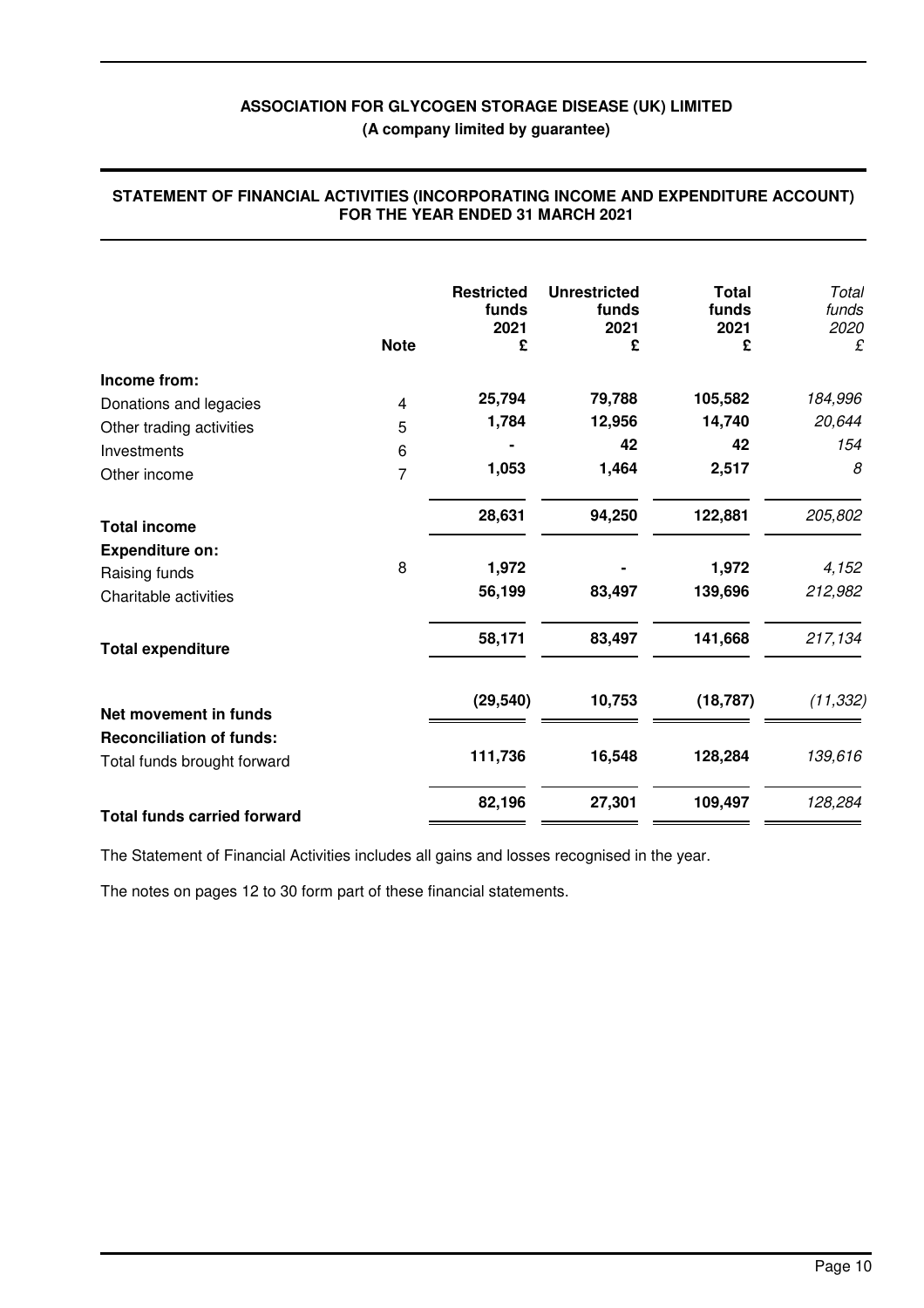#### **(A company limited by guarantee) REGISTERED NUMBER: 06981121**

| <b>BALANCE SHEET</b><br>AS AT 31 MARCH 2021       |             |          |           |          |           |  |
|---------------------------------------------------|-------------|----------|-----------|----------|-----------|--|
|                                                   | <b>Note</b> |          | 2021<br>£ |          | 2020<br>£ |  |
| <b>Fixed assets</b>                               |             |          |           |          |           |  |
| Intangible assets                                 | 14          |          | 9,577     |          | 14,364    |  |
| Tangible assets                                   | 15          |          | 1,511     |          | 2,180     |  |
|                                                   |             |          | 11,088    |          | 16,544    |  |
| <b>Current assets</b>                             |             |          |           |          |           |  |
| Debtors                                           | 16          | 11,915   |           | 19,691   |           |  |
| Cash at bank and in hand                          |             | 95,243   |           | 98,194   |           |  |
|                                                   |             | 107,158  |           | 117,885  |           |  |
| Creditors: amounts falling due within one<br>year | 17          | (8, 749) |           | (6, 145) |           |  |
| <b>Total net assets</b>                           |             |          | 109,497   |          | 128,284   |  |
| <b>Charity funds</b>                              |             |          |           |          |           |  |
| <b>Restricted funds</b>                           | 18          |          | 82,196    |          | 111,736   |  |
| Unrestricted funds                                | 18          |          | 27,301    |          | 16,548    |  |
| <b>Total funds</b>                                |             |          | 109,497   |          | 128,284   |  |

The company was entitled to exemption from audit under section 477 of the Companies Act 2006.

The members have not required the company to obtain an audit for the year in question in accordance with section 476 of Companies Act 2006.

The Trustees acknowledge their responsibilities for complying with the requirements of the Act with respect to accounting records and preparation of financial statements.

The financial statements have been prepared in accordance with the provisions applicable to entities subject to the small companies regime.

The financial statements were approved and authorised for issue by the Trustees on and signed on their behalf by:

#### **Nicholas Jones**

**Trustee** 

The notes on pages 12 to 30 form part of these financial statements.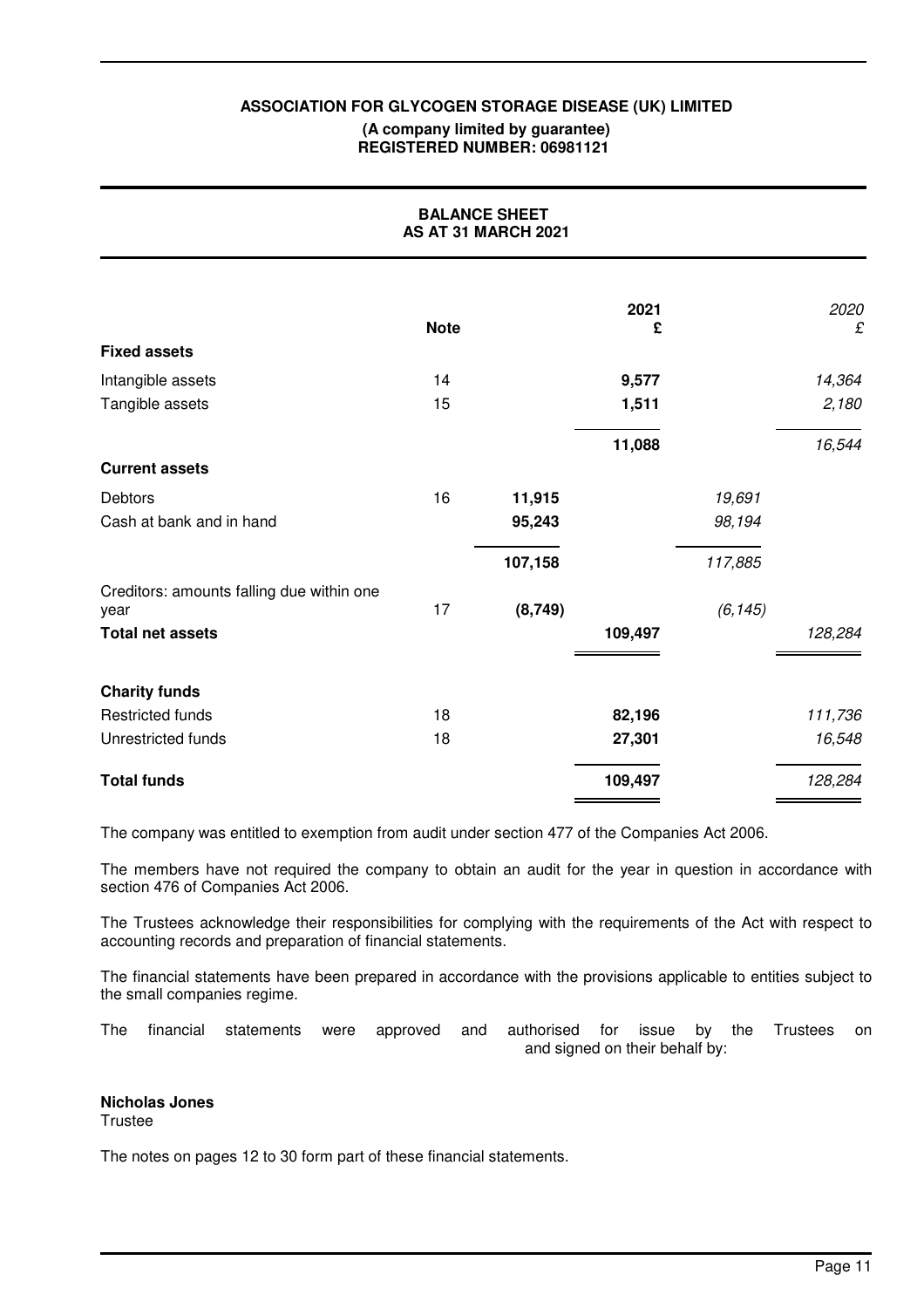#### **NOTES TO THE FINANCIAL STATEMENTS FOR THE YEAR ENDED 31 MARCH 2021**

#### **1. General information**

#### **1.1 Company Status**

The Association for Glycogen Storage Disease (UK) Limited is a company limited by guarantee in England, whose registered office is Black Country House, Rounds Green Road, Oldbury, West Midlands, B29 2DG. The company's registered number is 06981121. In the event of the company being wound up, the liability in respect of the guarantee is limited to £10 per member of the company.

#### **2. Accounting policies**

#### **2.1 Basis of preparation of financial statements**

The financial statements have been prepared in accordance with the Charities SORP (FRS 102) - Accounting and Reporting by Charities: Statement of Recommended Practice applicable to charities preparing their accounts in accordance with the Financial Reporting Standard applicable in the UK and Republic of Ireland (FRS 102) (effective 1 January 2015), the Financial Reporting Standard applicable in the UK and Republic of Ireland (FRS 102) and the Companies Act 2006.

Association for Glycogen Storage Disease (UK) Limited meets the definition of a public benefit entity under FRS 102. Assets and liabilities are initially recognised at historical cost or transaction value unless otherwise stated in the relevant accounting policy.

#### **2.2 Going concern**

The trustees have a reasonable expectation that the company has adequate resources to continue in operational existence for the foreseeable future. They continue to believe the going concern basis of accounting appropriate in preparing the annual financial statements.

#### **2.3 Income**

All income is recognised once the company has entitlement to the income, it is probable that the income will be received and the amount of income receivable can be measured reliably.

Income tax recoverable in relation to donations received under Gift Aid or deeds of covenant is recognised at the time of the donation.

Income tax recoverable in relation to investment income is recognised at the time the investment income is receivable.

#### **2.4 Expenditure**

Expenditure is recognised once there is a legal or constructive obligation to transfer economic benefit to a third party, it is probable that a transfer of economic benefits will be required in settlement and the amount of the obligation can be measured reliably. Expenditure is classified by activity. The costs of each activity are made up of the total of direct costs and shared costs, including support costs involved in undertaking each activity. Direct costs attributable to a single activity are allocated directly to that activity. Shared costs which contribute to more than one activity and support costs which are not attributable to a single activity are apportioned between those activities on a basis consistent with the use of resources. Central staff costs are allocated on the basis of time spent, and depreciation charges allocated on the portion of the asset's use.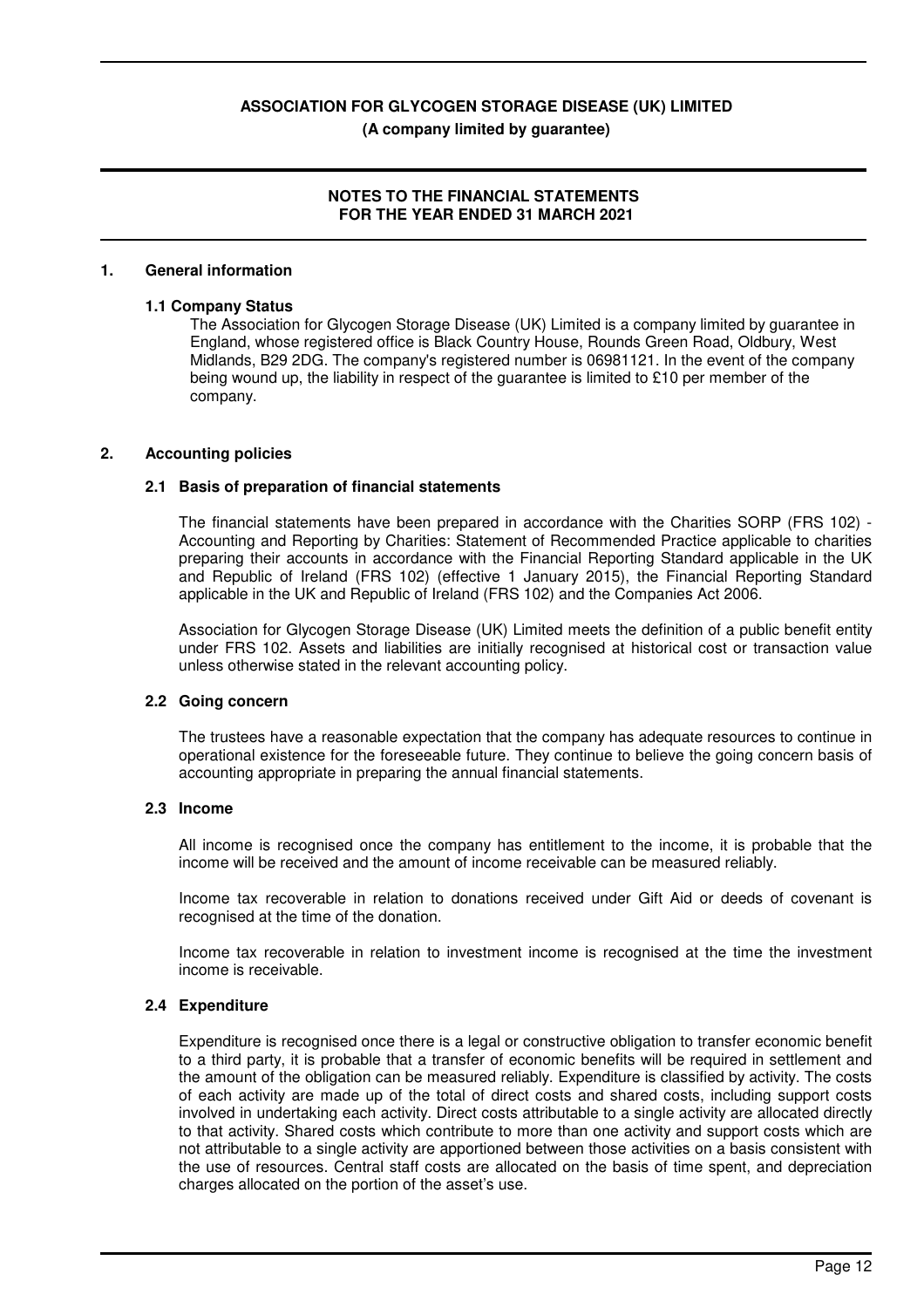#### **(A company limited by guarantee)**

#### **NOTES TO THE FINANCIAL STATEMENTS FOR THE YEAR ENDED 31 MARCH 2021**

#### **2. Accounting policies (continued)**

#### **2.4 Expenditure (continued)**

Grants payable are charged in the year when the offer is made except in those cases where the offer is conditional, such grants being recognised as expenditure when the conditions attaching are fulfilled. Grants offered subject to conditions which have not been met at the year end are noted as a commitment, but not accrued as expenditure.

Support costs are those costs incurred directly in support of expenditure on the objects of the company. Governance costs are those incurred in connection with administration of the company and compliance with constitutional and statutory requirements.

Costs of generating funds are costs incurred in attracting voluntary income, and those incurred in trading activities that raise funds.

Charitable activities and Governance costs are costs incurred in the company's educational operations, including support costs and costs relating to the governance of the company apportioned to charitable activities.

#### **2.5 Cash flow**

The company has taken advantage of the exemption in Financial Reporting Standard No.1 from the requirement to produce a cash flow statement on the grounds that it is a small charitable company.

#### **2.6 Intangible assets and amortisation**

Intangible assets costing £500 or more are capitalised and recognised when future economic benefits are probable and the cost or value of the asset can be measured reliably.

Intangible assets are initially recognised at cost. After recognition, under the cost model, intangible assets are measured at cost less any accumulated amortisation and any accumulated impairment losses.

Amortisation is provided on intangible assets at rates calculated to write off the cost of each asset on a straight-line basis over its expected useful life.

The estimated useful lives are as follows:

Amortisation is provided on the following basis:

Website development - 20 % straight line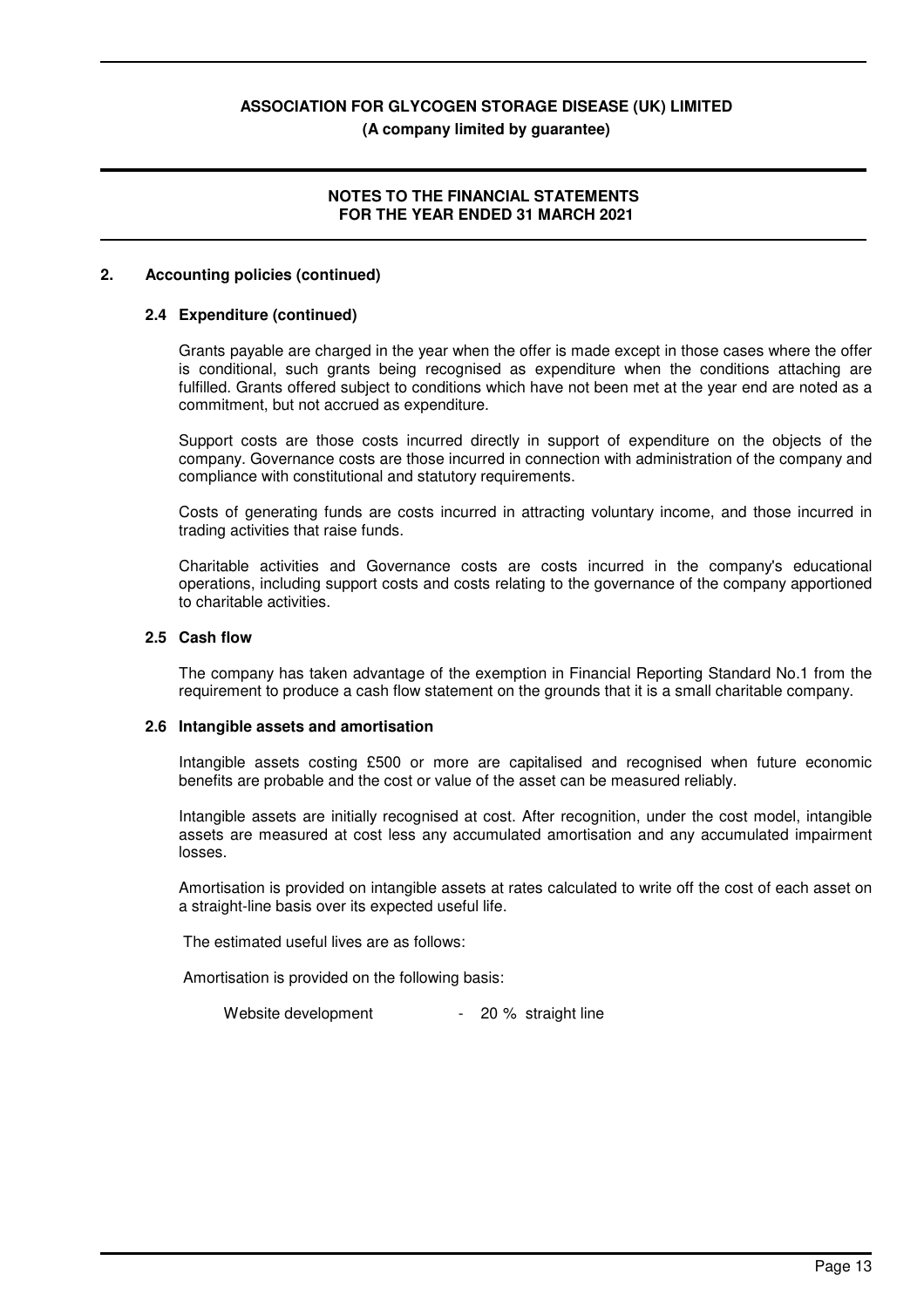#### **(A company limited by guarantee)**

#### **NOTES TO THE FINANCIAL STATEMENTS FOR THE YEAR ENDED 31 MARCH 2021**

#### **2. Accounting policies (continued)**

#### **2.7 Tangible fixed assets and depreciation**

A review for impairment of a fixed asset is carried out if events or changes in circumstances indicate that the carrying value of any fixed asset may not be recoverable. Shortfalls between the carrying value of fixed assets and their recoverable amounts are recognised as impairments. Impairment losses are recognised in the Statement of Financial Activities incorporating income and expenditure account.

Tangible fixed assets are initially recognised at cost net of accumulated depreciation and any accumulated impairment losses. All costs incurred to bring a tangible fixed asset into its intended working condition should be included in the measurement of cost.

Depreciation is charged so as to allocate the cost of tangible fixed assets less their residual value over their estimated useful lives, on a reducing balance basis.

Depreciation is provided on the following basis:

Office equipment - 25% reducing balance

#### **2.8 Financial instruments**

**Debtors** 

Short term debtors are measured at transaction price, less any impairment.

**Creditors** 

Short term trade creditors are measured at transaction price.

Cash

Cash is represented by cash in hand and deposits with financial institutions repayable without penalty on notice of not more than 24 hours.

There are no complex financial instruments.

#### **2.9 Pensions**

The pension costs charges in the financial statements comprise contributions payable by the Charity during the year for a defined contribution personal pension plan for staff. The Charity contributes 1% of eligible pay for those employees enrolled in the plan.

#### **2.10 Fund accounting**

General funds are unrestricted funds which are available for use at the discretion of the Trustees in furtherance of the general objectives of the company and which have not been designated for other purposes.

Restricted funds are funds which are to be used in accordance with specific restrictions imposed by donors or which have been raised by the company for particular purposes. The costs of raising and administering such funds are charged against the specific fund. The aim and use of each restricted fund is set out in the notes to the financial statements.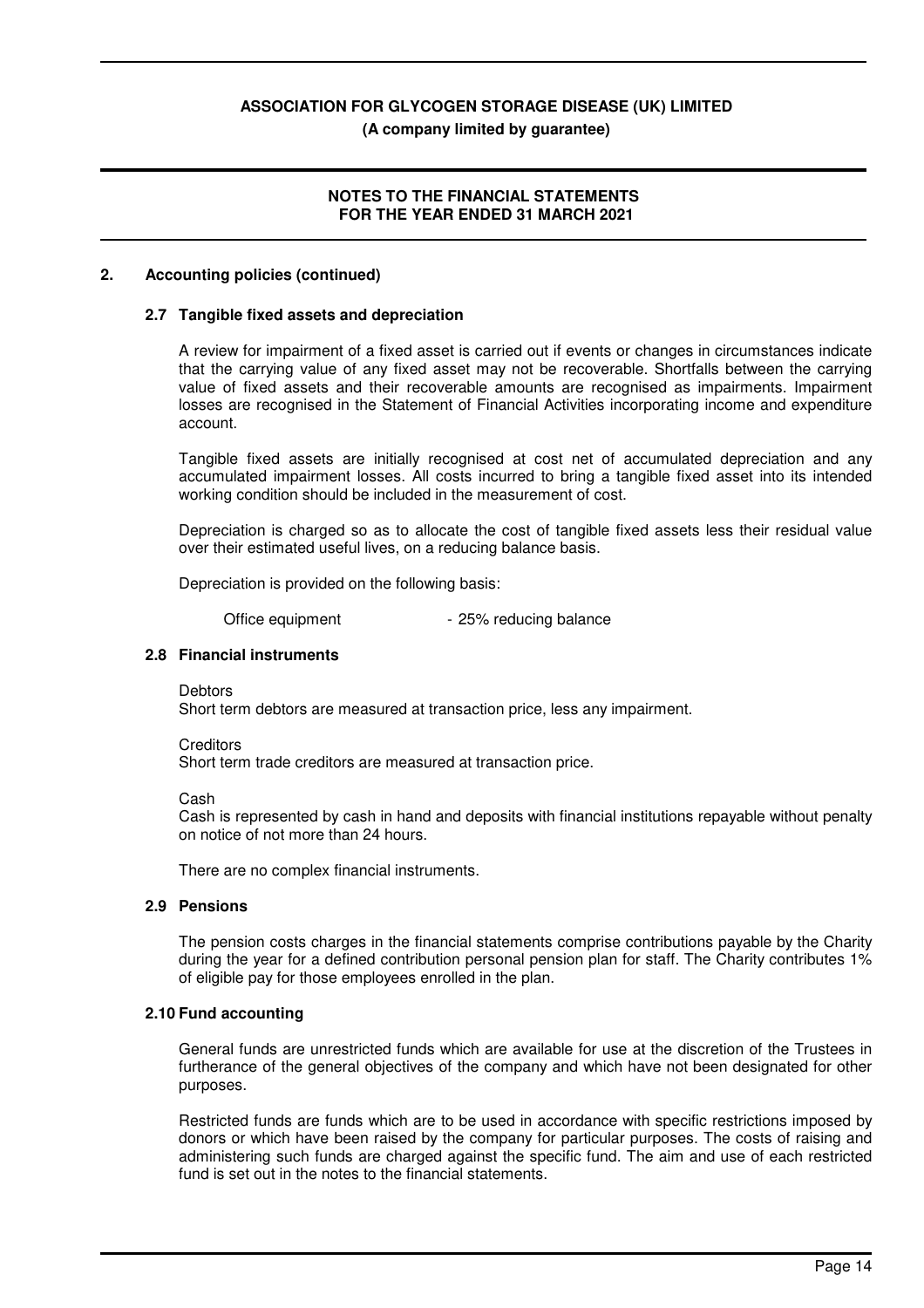#### **NOTES TO THE FINANCIAL STATEMENTS FOR THE YEAR ENDED 31 MARCH 2021**

#### **2. Accounting policies (continued)**

#### **2.11 Role of Volunteers**

The charity relies on the efforts of its volunteers. The value of these volunteers is not incorporated within the accounts.

#### **3. Critical accounting estimates and areas of judgment**

Estimates and judgments are continually evaluated and are based on historical experience and other factors, including expectations of future events that are believed to be reasonable under the circumstances.

Critical areas of judgment:

- (i) Donations of consulting by Andrew Wakelin
- (ii) Donations of conference guest speakers
- (iii) Donations of services including printing, graphic design, meeting rooms and consultant attendance of events

In accordance with the Charities SORP FRS 102, the charity has valued the benefit it receives from donated services as £53,416 *(2020: £47,540).* This is based on the open market value of benefits received.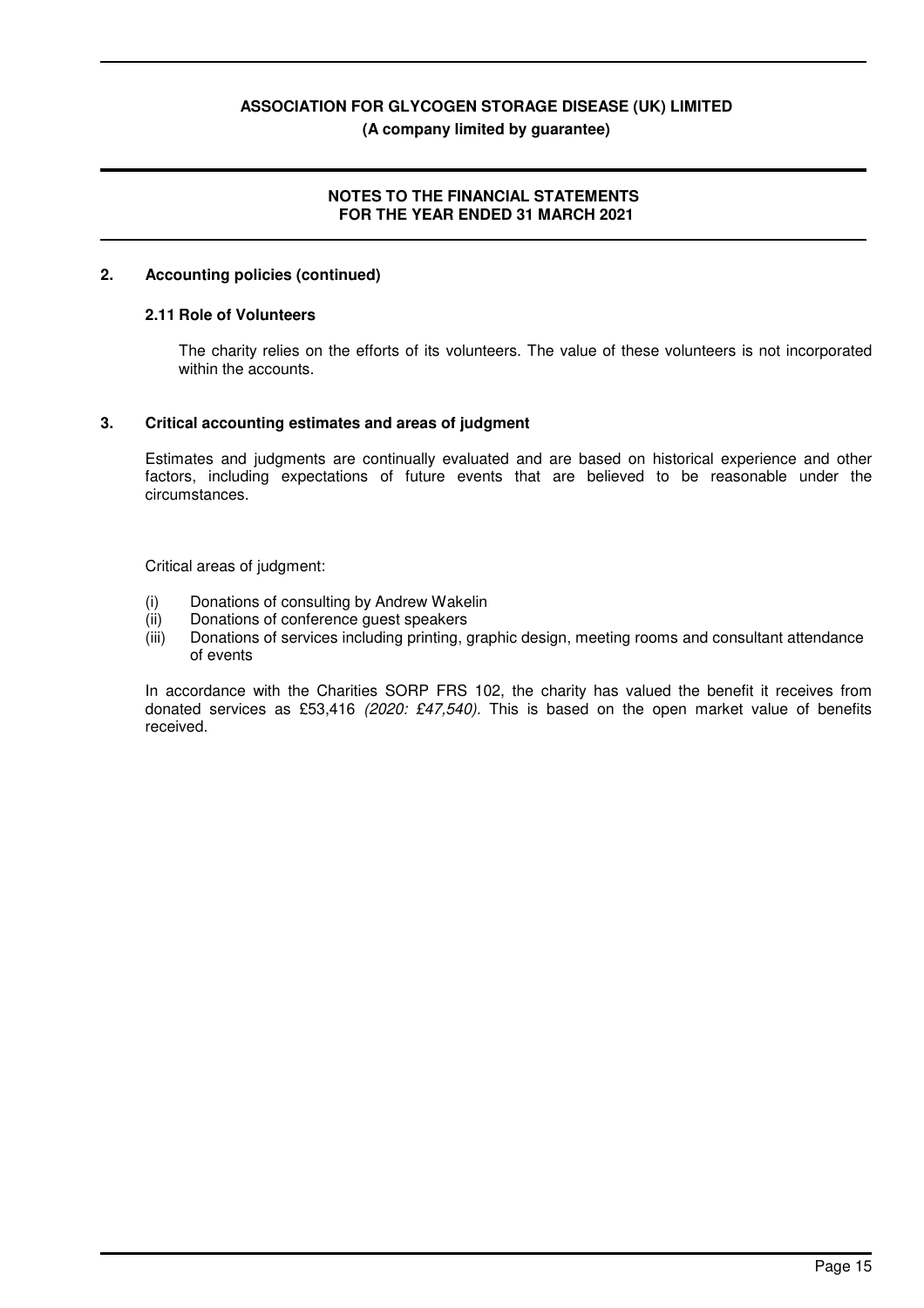#### **NOTES TO THE FINANCIAL STATEMENTS FOR THE YEAR ENDED 31 MARCH 2021**

#### **4. Income from donations and legacies**

|                   | funds<br>2021<br>£       | <b>Restricted Unrestricted</b><br>funds<br>2021<br>£ | <b>Total</b><br>funds<br>2021<br>£ | Total<br>funds<br>2020<br>£ |
|-------------------|--------------------------|------------------------------------------------------|------------------------------------|-----------------------------|
| Donations         | 970                      | 7,781                                                | 8,751                              | 10,155                      |
| Legacies          | $\overline{\phantom{a}}$ | ٠                                                    | $\blacksquare$                     | 93                          |
| Grants            | 20,618                   | 20,190                                               | 40,808                             | 125,824                     |
| Donations in kind | 4,206                    | 49,210                                               | 53,416                             | 47,540                      |
| Gift aid          |                          | 2,607                                                | 2,607                              | 1,384                       |
|                   | 25,794                   | 79,788                                               | 105,582                            | 184,996                     |
|                   |                          |                                                      |                                    |                             |
| <b>Total 2020</b> | 132,783                  | 52,213                                               | 184,996                            |                             |

### **5. Income from other trading activities**

#### **Income from fundraising events**

|                           | funds<br>2021<br>£ | <b>Restricted Unrestricted</b><br>funds<br>2021<br>£ | <b>Total</b><br>funds<br>2021<br>£ | Total<br>funds<br>2020<br>£ |
|---------------------------|--------------------|------------------------------------------------------|------------------------------------|-----------------------------|
| <b>Fundraising events</b> | 1,716              | 11,739                                               | 13,455                             | 10,251                      |
| <b>Total 2020</b>         | 11                 | 10,240                                               | 10,251                             |                             |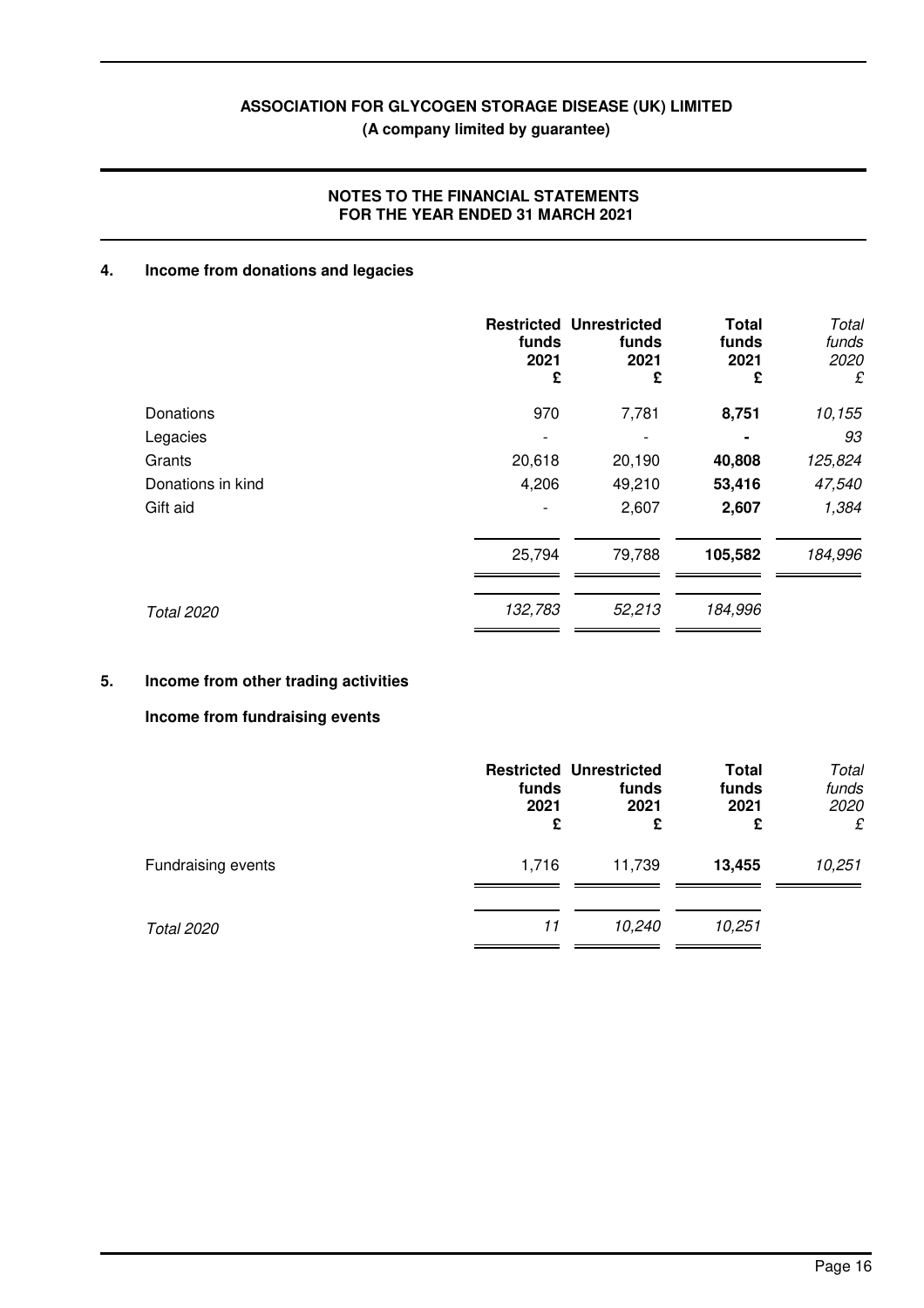#### **NOTES TO THE FINANCIAL STATEMENTS FOR THE YEAR ENDED 31 MARCH 2021**

#### **5. Income from other trading activities (continued)**

#### **Income from non charitable trading activities**

|                        | funds<br>2021<br>£ | <b>Restricted Unrestricted</b><br>funds<br>2021<br>£ | <b>Total</b><br>funds<br>2021<br>£ | Total<br>funds<br>2020<br>£ |
|------------------------|--------------------|------------------------------------------------------|------------------------------------|-----------------------------|
| Conference             |                    |                                                      |                                    | 4,088                       |
| Subscriptions          |                    | 1,174                                                | 1,174                              | 1,315                       |
| <b>Book Sales</b>      | 68                 | 43                                                   | 111                                | 70                          |
| <b>Walking courses</b> |                    | ٠                                                    | $\blacksquare$                     | 4,920                       |
| <b>Total 2021</b>      | 68                 | 1,217                                                | 1,285                              | 10,393                      |
| <b>Total 2020</b>      | 4,957              | 5,436                                                | 10,393                             |                             |

#### **6. Investment income**

|                   | <b>Unrestricted</b><br>funds<br>2021<br>£ | <b>Total</b><br>funds<br>2021<br>£ | Total<br>funds<br>2020<br>£ |
|-------------------|-------------------------------------------|------------------------------------|-----------------------------|
| Investment income | 42                                        | 42                                 | 154                         |
| <b>Total 2020</b> | 154                                       | 154                                |                             |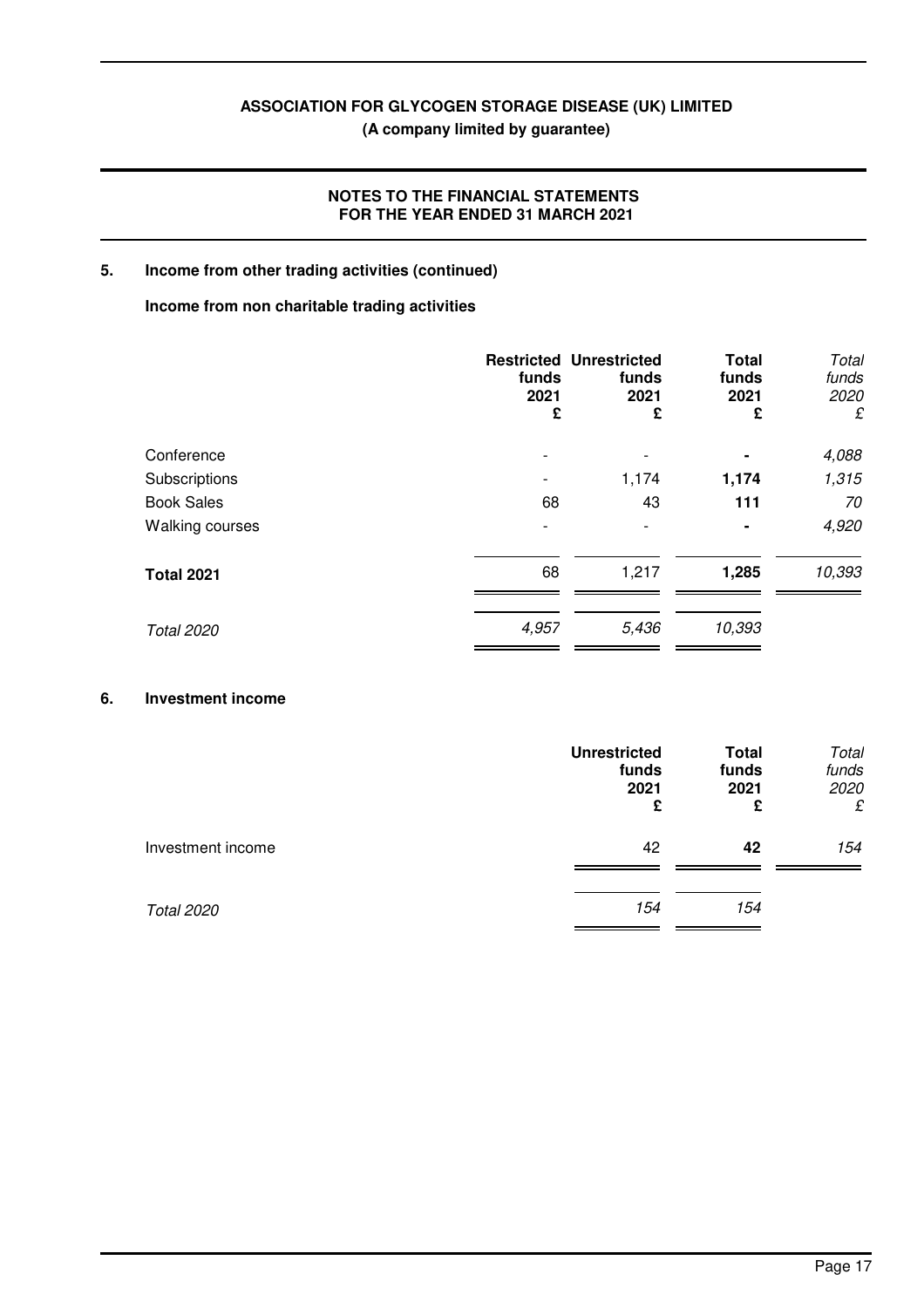#### **NOTES TO THE FINANCIAL STATEMENTS FOR THE YEAR ENDED 31 MARCH 2021**

#### **7. Other incoming resources**

|                   | funds<br>2021<br>£ | <b>Restricted Unrestricted</b><br>funds<br>2021<br>£ | <b>Total</b><br>funds<br>2021<br>£ | Total<br>funds<br>2020<br>£ |
|-------------------|--------------------|------------------------------------------------------|------------------------------------|-----------------------------|
| Other income      | 1,053              | 1,464                                                | 2,517                              | 8                           |
| <b>Total 2020</b> | 8                  |                                                      | 8                                  |                             |

#### **8. Expenditure on raising funds**

#### **Costs of raising voluntary income**

|                             | funds<br>2021<br>£ | <b>Restricted Unrestricted</b><br>funds<br>2021<br>£ | <b>Total</b><br>funds<br>2021<br>£ | Total<br>funds<br>2020<br>£ |
|-----------------------------|--------------------|------------------------------------------------------|------------------------------------|-----------------------------|
| <b>Fundraising Expenses</b> | 1,972              |                                                      | 1,972                              | 4,152                       |
| <b>Total 2020</b>           |                    | 4,152                                                | 4,152                              |                             |

#### **9. Analysis of grants**

|                   | <b>Grants</b><br>2021<br>£ | <b>Total</b><br>funds<br>2021<br>£ | Total<br>funds<br>2020<br>£ |
|-------------------|----------------------------|------------------------------------|-----------------------------|
| Grants            | 2,520                      | 2,520                              | 950                         |
| <b>Total 2020</b> | 950                        | 950                                |                             |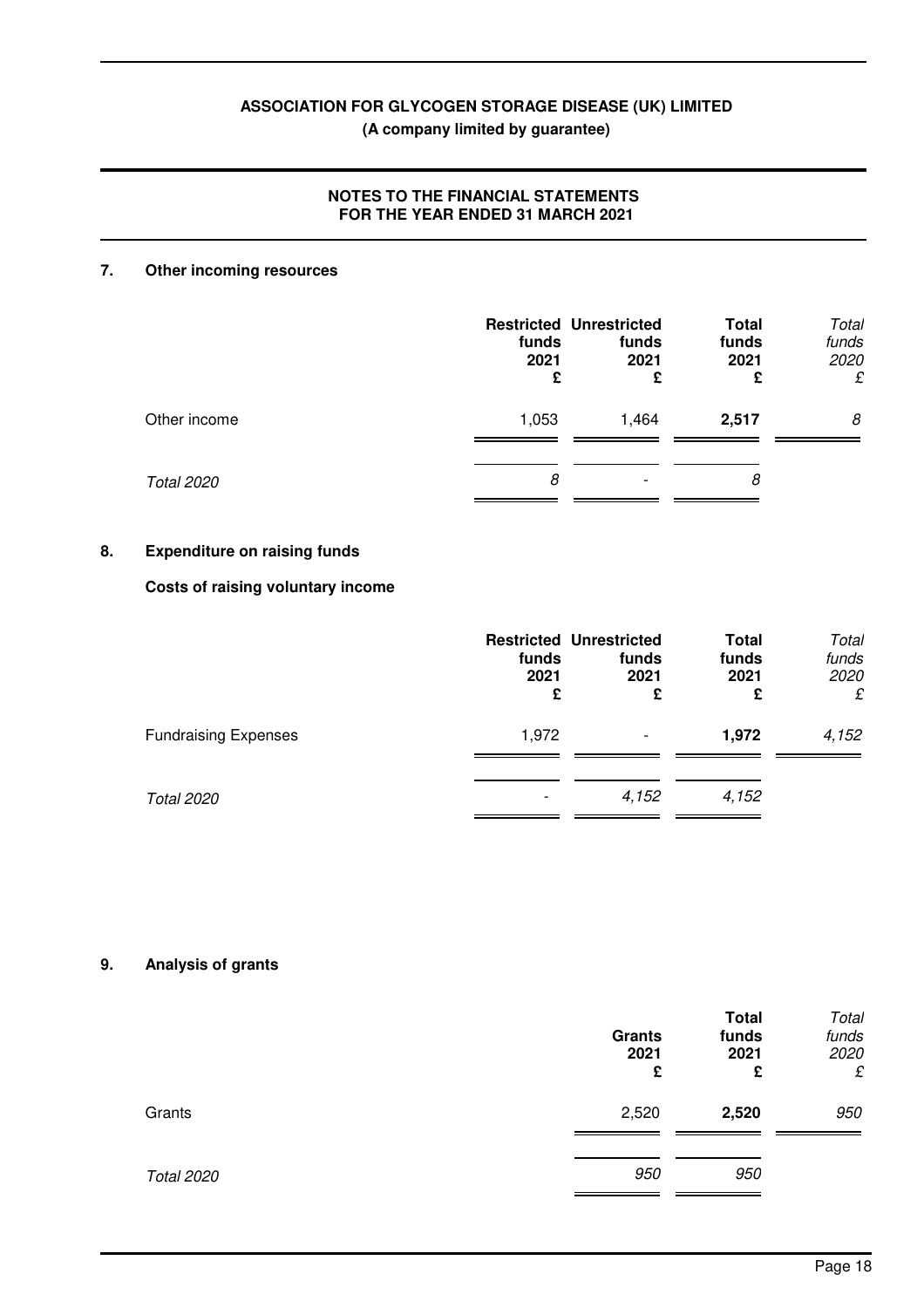#### **NOTES TO THE FINANCIAL STATEMENTS FOR THE YEAR ENDED 31 MARCH 2021**

#### **9. Analysis of grants (continued)**

In 2021 no grants were given to institutions *(2020: 0)* and 15 to individuals *(2020: 4).*

#### **10. Analysis of expenditure by activities**

|                       | <b>Activities</b><br>undertaken<br>directly<br>2021<br>£ | Grant<br>funding of<br>activities<br>2021<br>£ | <b>Support</b><br>costs<br>2021<br>£ | <b>Total</b><br>funds<br>2021<br>£ | Total<br>funds<br>2020<br>£ |
|-----------------------|----------------------------------------------------------|------------------------------------------------|--------------------------------------|------------------------------------|-----------------------------|
| Charitable activities | 94,030                                                   | 2,520                                          | 43,146                               | 139,696                            | 212,982                     |
| <b>Total 2020</b>     | 115,504                                                  | 950                                            | 96,528                               | 212,982                            |                             |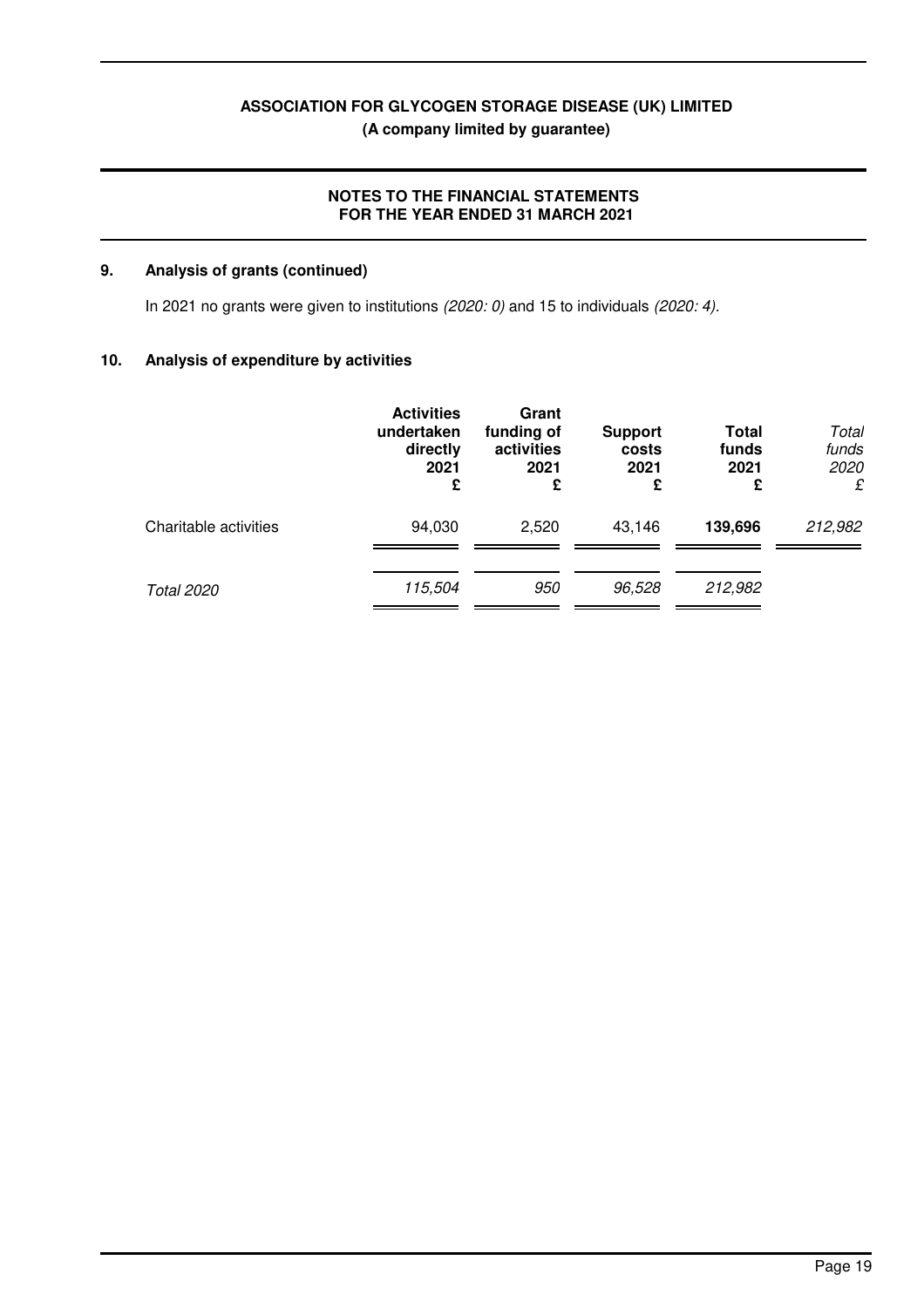#### **NOTES TO THE FINANCIAL STATEMENTS FOR THE YEAR ENDED 31 MARCH 2021**

#### **10. Analysis of expenditure by activities (continued)**

#### **Analysis of direct costs**

| <b>Total</b><br>funds<br>2021<br>£ | Total<br>funds<br>2020<br>£ |
|------------------------------------|-----------------------------|
| 5,914                              | 26,269                      |
|                                    | 5,395                       |
| 51,916                             | 39,540                      |
| -                                  | 10,059                      |
| 36,200                             | 34,241                      |
| 94,030                             | 115,504                     |
|                                    |                             |

#### **Analysis of support costs**

|                                    | <b>Total</b><br>funds<br>2021<br>£ | Total<br>funds<br>2020<br>£ |
|------------------------------------|------------------------------------|-----------------------------|
| Rent                               | 312                                | 3,019                       |
| Office costs                       | 2,622                              | 8,556                       |
| Online services                    | 396                                | 644                         |
| Website and computer costs         | 10,176                             | 11,110                      |
| Sundry expenses                    | 2,418                              | 3,709                       |
| Subscriptions                      | 352                                | 197                         |
| Insurance                          | 815                                | 675                         |
| Printing, post and stationery      | 5,595                              | 7,540                       |
| Fundraising                        | 278                                |                             |
| Currency gains/losses              | 246                                | (314)                       |
| Depreciation - office equipment    | 669                                | 726                         |
| Amortisation - website development | 4,787                              | 4,787                       |
| Accountancy & payroll              | 11,264                             | 7,922                       |
| Independent examiners fee          | 2,419                              | 2,321                       |
| Staff costs                        | 797                                | 45,636                      |
|                                    | 43,146                             | 96,528                      |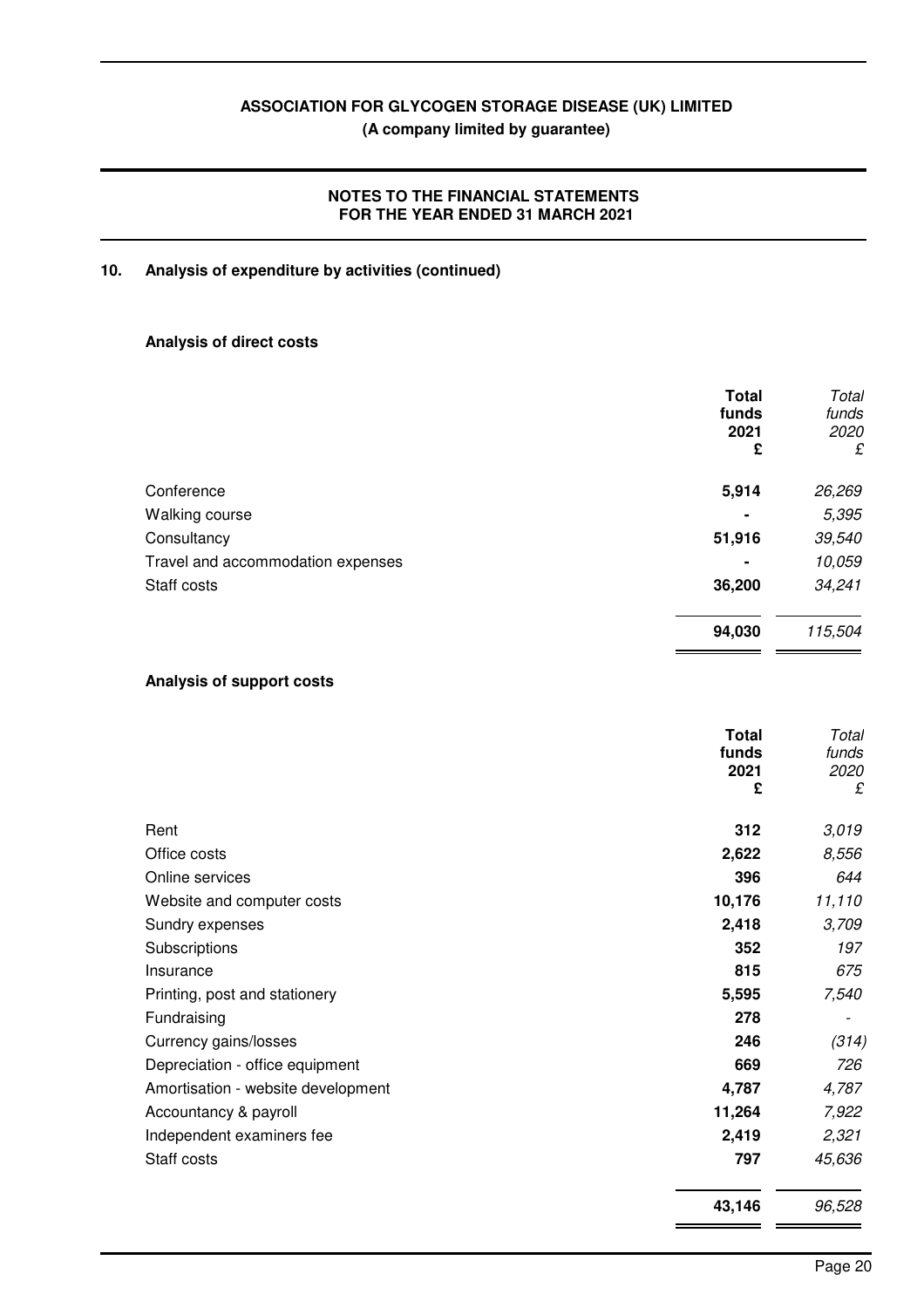#### **NOTES TO THE FINANCIAL STATEMENTS FOR THE YEAR ENDED 31 MARCH 2021**

#### **10. Analysis of expenditure by activities (continued)**

#### **Analysis of support costs (continued)**

During the year ended 31 March 2021, the company incurred the following Governance costs:

£13,683 (2020 - £10,405) included within the table above.

#### **11. Independent examiner's remuneration**

The independent examiner's remuneration amounts to an independent examiner fee of £2,419 (*2020* - *£2,321*).

#### **12. Staff costs**

|                       | 2021<br>£      | 2020<br>£ |
|-----------------------|----------------|-----------|
| Wages and salaries    | 36,200         | 74,741    |
| Social security costs | $\blacksquare$ | 3,925     |
| Pension costs         | 797            | 1,211     |
|                       | 36,997         | 79,877    |

The average number of persons employed by the company during the year was as follows:

| 2021<br>No. | 2020<br>No. |
|-------------|-------------|
|             |             |

The key management personnel of the charity are the Trustees and Development Director. Total employee benefits of key management personnel of the charity were £NIL (*2020: £34,318)*.

No employee received remuneration amounting to more than £60,000 in either year.

#### **13. Trustees' remuneration and expenses**

During the year, no Trustees received any remuneration or other benefits *(2020 - £NIL)*.

During the year ended 31 March 2021, no Trustee expenses have been incurred *(2020 - £NIL)*.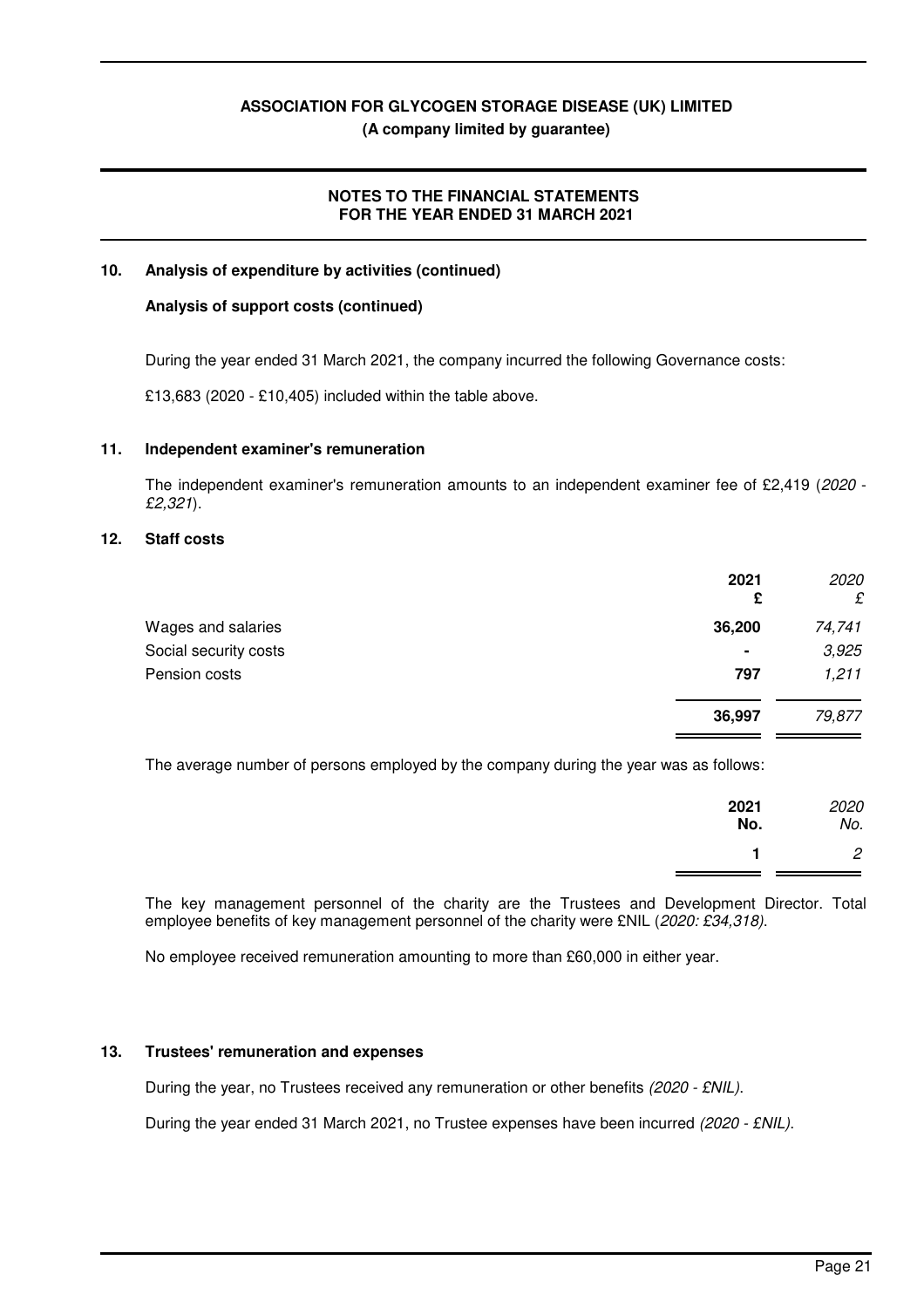#### **NOTES TO THE FINANCIAL STATEMENTS FOR THE YEAR ENDED 31 MARCH 2021**

#### **14. Intangible assets**

|                     | Website<br>developmen<br>£ |
|---------------------|----------------------------|
| Cost                |                            |
| At 1 April 2020     | 23,938                     |
| At 31 March 2021    | 23,938                     |
| <b>Amortisation</b> |                            |
| At 1 April 2020     | 9,574                      |
| Charge for the year | 4,787                      |
| At 31 March 2021    | 14,361                     |
| Net book value      |                            |
| At 31 March 2021    | 9,577                      |
| At 31 March 2020    | 14,364                     |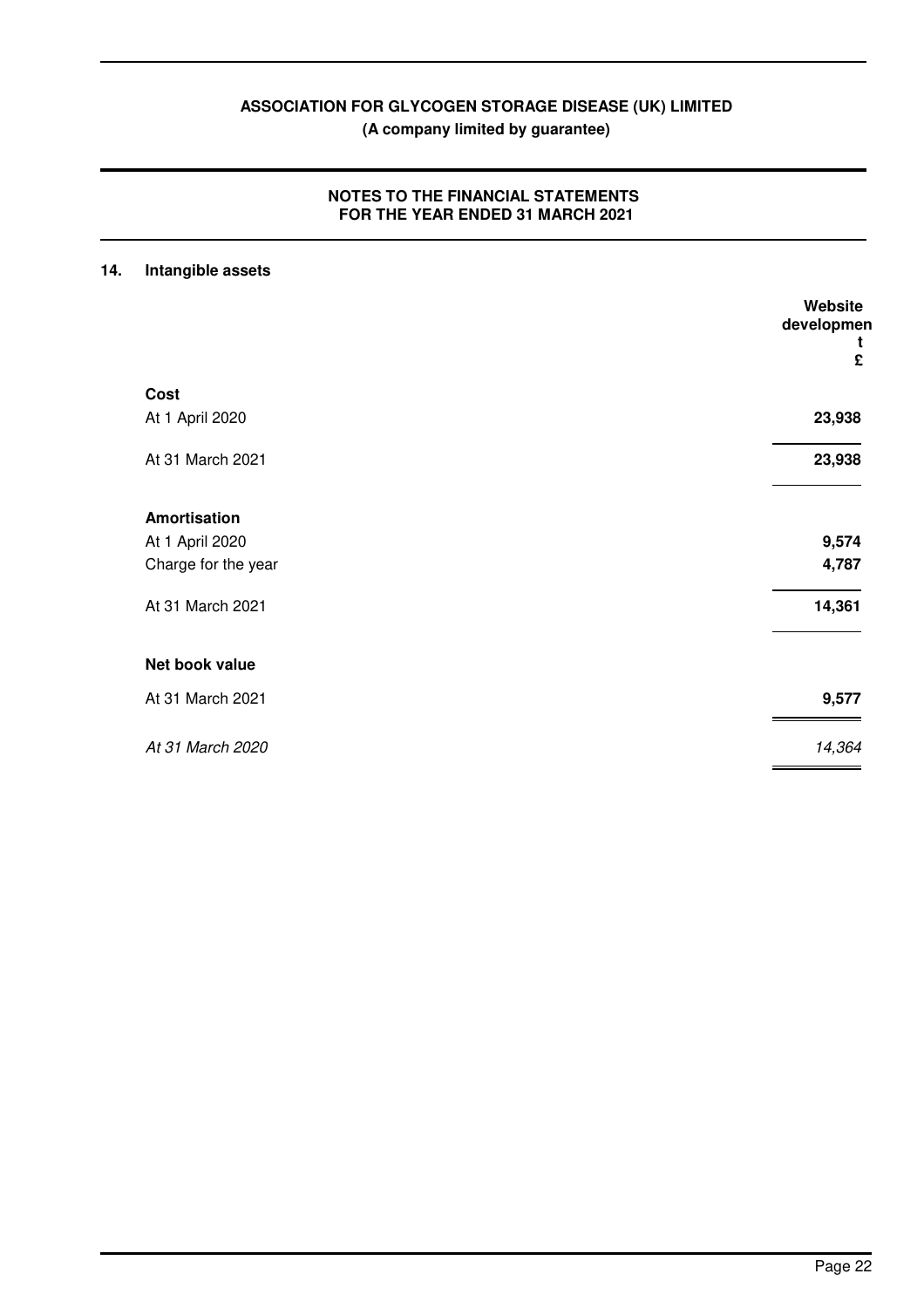#### **NOTES TO THE FINANCIAL STATEMENTS FOR THE YEAR ENDED 31 MARCH 2021**

### **15. Tangible fixed assets**

|                          | <b>Office</b><br>equipment<br>£ |
|--------------------------|---------------------------------|
| <b>Cost or valuation</b> |                                 |
| At 1 April 2020          | 7,369                           |
| At 31 March 2021         | 7,369                           |
| <b>Depreciation</b>      |                                 |
| At 1 April 2020          | 5,189                           |
| Charge for the year      | 669                             |
| At 31 March 2021         | 5,858                           |
| Net book value           |                                 |
| At 31 March 2021         | 1,511                           |
| At 31 March 2020         | 2,180                           |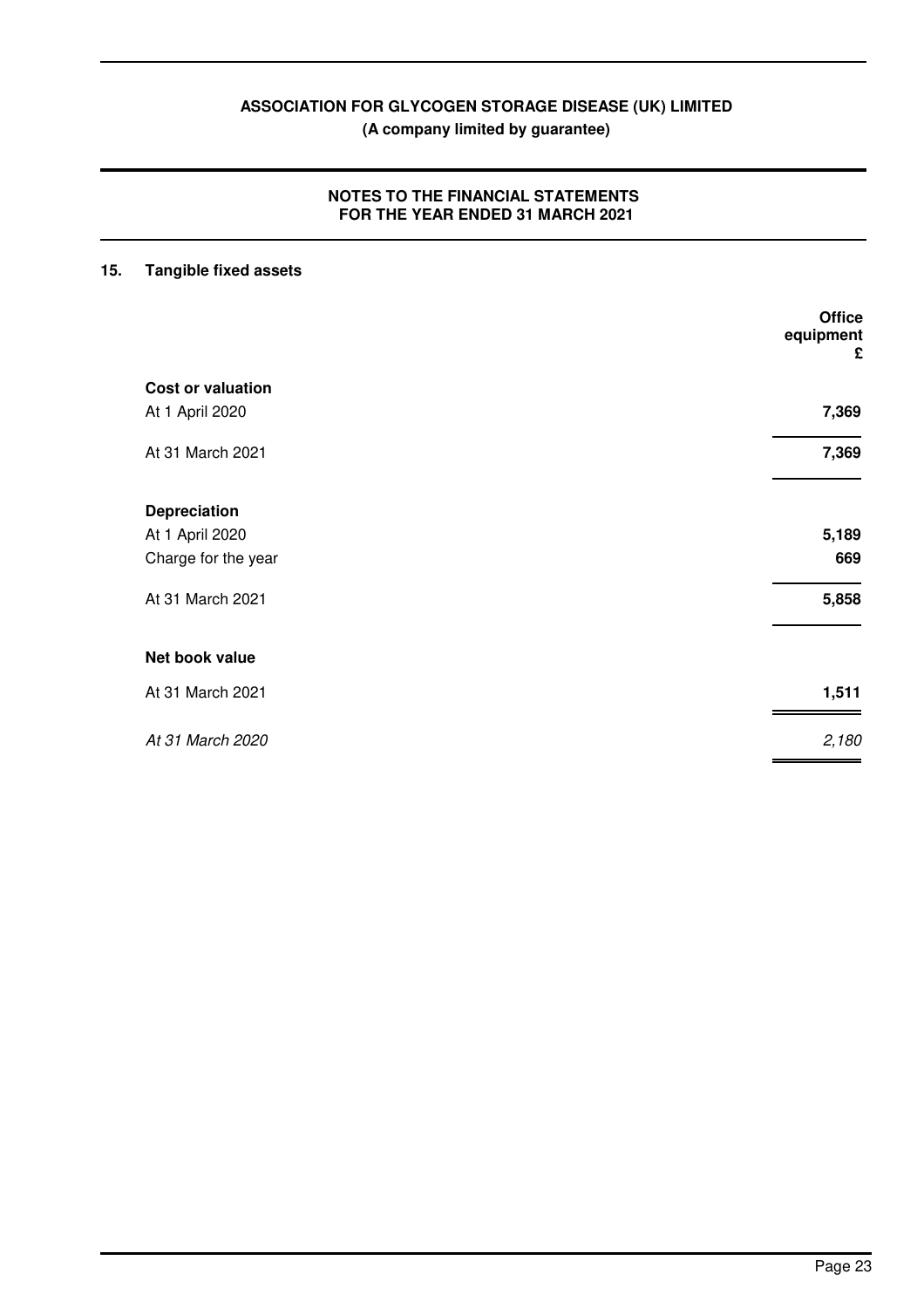#### **NOTES TO THE FINANCIAL STATEMENTS FOR THE YEAR ENDED 31 MARCH 2021**

#### **16. Debtors**

|     |                                                | 2021<br>£ | 2020<br>£ |
|-----|------------------------------------------------|-----------|-----------|
|     | Due within one year                            |           |           |
|     | Trade debtors                                  | 9,275     | 18,205    |
|     | Other debtors                                  | 50        |           |
|     | Prepayments and accrued income                 | 2,590     | 1,486     |
|     |                                                | 11,915    | 19,691    |
| 17. | Creditors: Amounts falling due within one year |           |           |
|     |                                                | 2021<br>£ | 2020<br>£ |
|     | Trade creditors                                | 2,406     | 318       |
|     | Other taxation and social security             |           | 891       |
|     | Other creditors                                | 1,622     | 1,123     |
|     | Accruals and deferred income                   | 4,721     | 3,813     |
|     |                                                | 8,749     | 6,145     |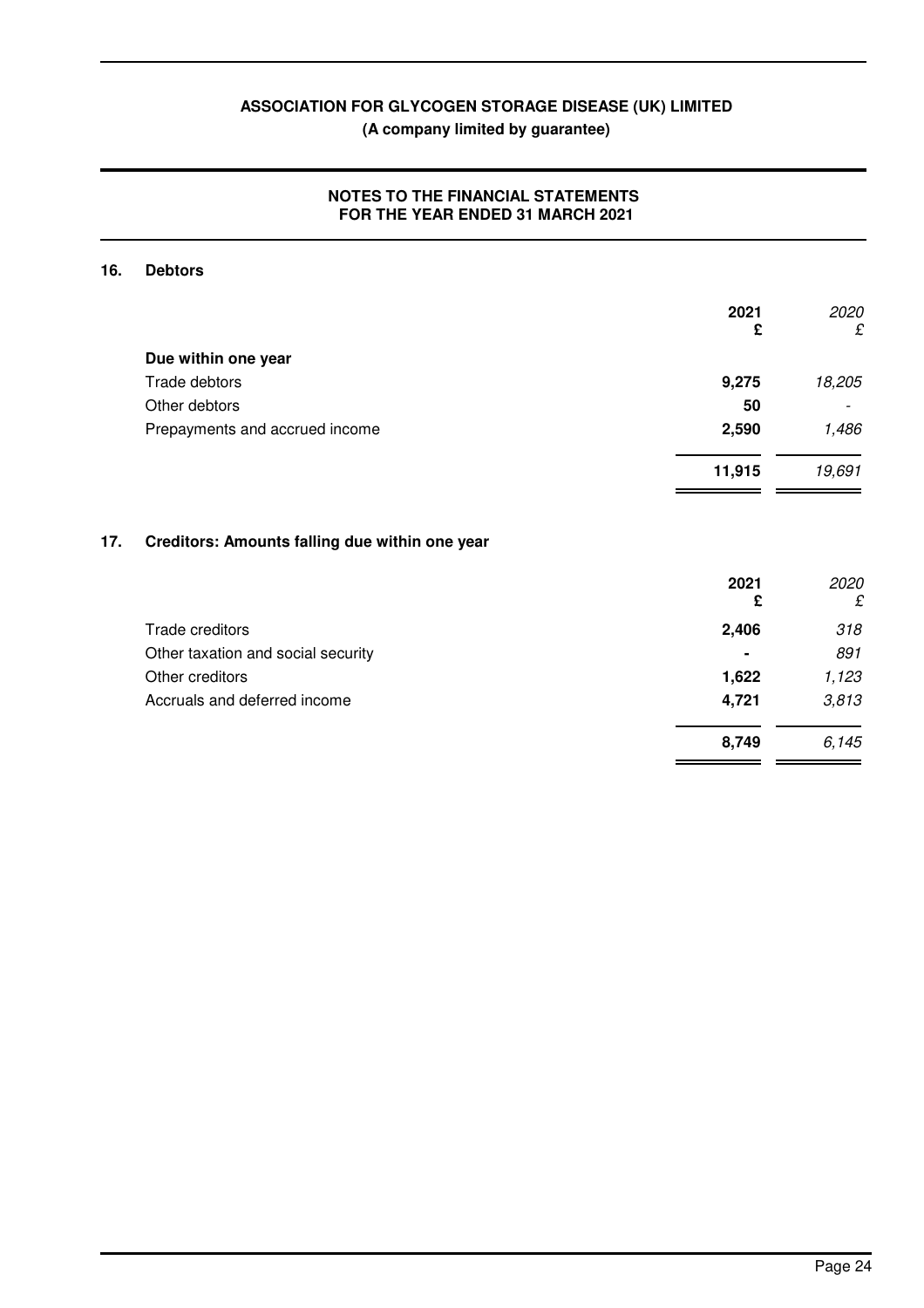#### **NOTES TO THE FINANCIAL STATEMENTS FOR THE YEAR ENDED 31 MARCH 2021**

#### **18. Statement of funds**

#### **Statement of funds - current year**

|                                   | <b>Balance at 1</b><br>April 2020<br>£ | £       | Income Expenditure<br>£ | <b>Balance</b> at<br>31 March<br>2021<br>£ |
|-----------------------------------|----------------------------------------|---------|-------------------------|--------------------------------------------|
| <b>Unrestricted funds</b>         |                                        |         |                         |                                            |
| General Funds - all funds         | 16,548                                 | 94,250  | (83, 497)               | 27,301                                     |
| <b>Restricted funds</b>           |                                        |         |                         |                                            |
| Type 2 Pompe                      | 14,655                                 | 1,905   | (2,820)                 | 13,740                                     |
| Type 5 Mcardle                    | 11,846                                 | 1,749   | (1, 410)                | 12,185                                     |
| Type 3 Cori                       | 3,528                                  |         | (50)                    | 3,478                                      |
| Type 1 Van Gierke                 | 12,381                                 |         |                         | 12,381                                     |
| Type 6 Hers Fund                  | 602                                    |         |                         | 602                                        |
| Hardship Fund                     | 115                                    |         | (100)                   | 15                                         |
| Conferences                       | 12,742                                 | 5,706   | (7, 490)                | 10,958                                     |
| <b>Medical Advisory Board</b>     | 2,065                                  |         |                         | 2,065                                      |
| <b>Specialist Care Advisor</b>    | 25,445                                 | 10,701  | (32, 556)               | 3,590                                      |
| Type 0                            | 165                                    |         |                         | 165                                        |
| Patient Education and Empowerment | 28,192                                 | 8,570   | (13, 745)               | 23,017                                     |
|                                   | 111,736                                | 28,631  | (58, 171)               | 82,196                                     |
| <b>Total of funds</b>             | 128,284                                | 122,881 | (141, 668)              | 109,497                                    |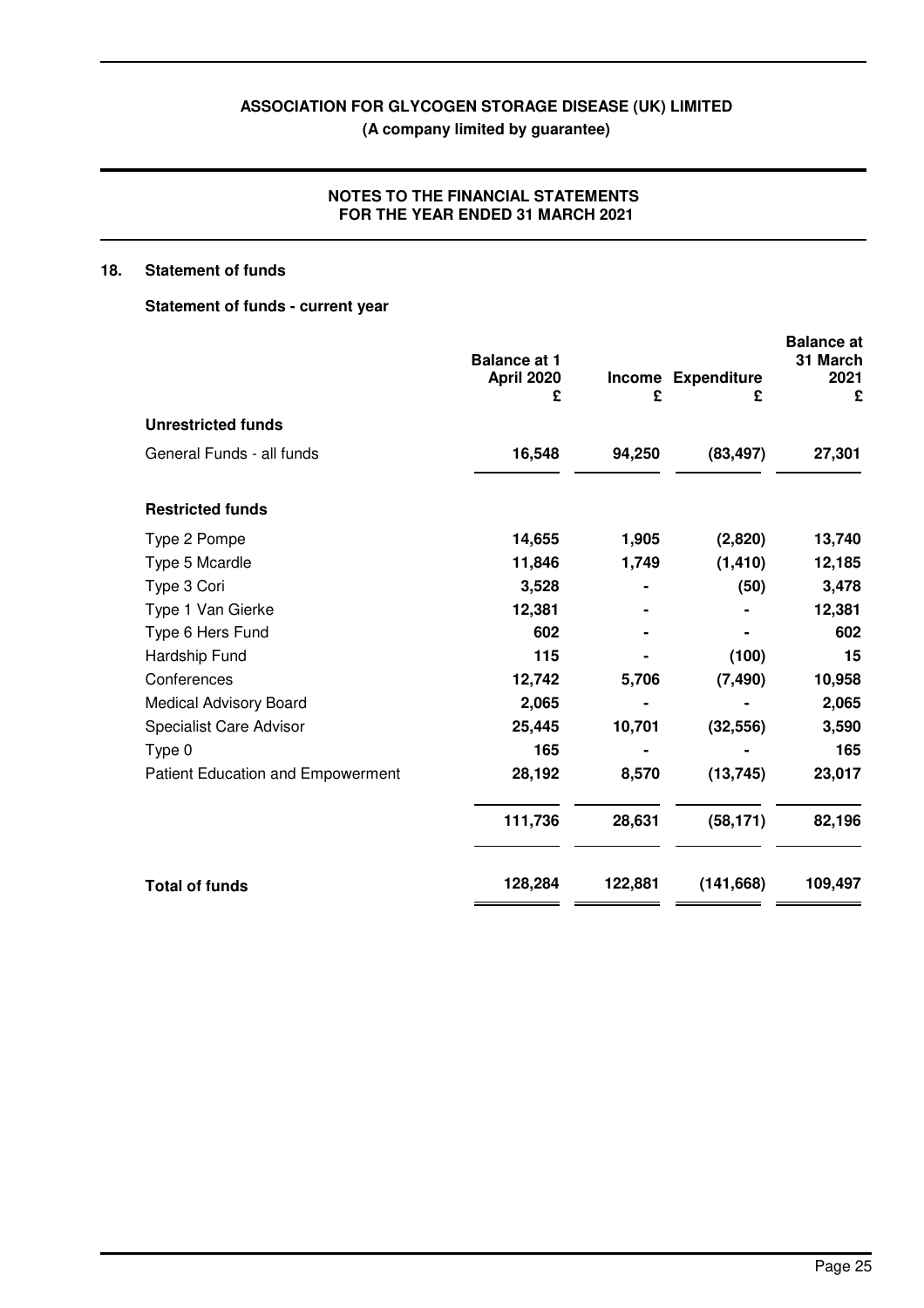#### **NOTES TO THE FINANCIAL STATEMENTS FOR THE YEAR ENDED 31 MARCH 2021**

### **18. Statement of funds (continued)**

#### **Statement of funds - prior year**

|                                             | <b>Balance</b> at<br>1 April 2019<br>£ | Income<br>£ | Expenditure<br>£ | <b>Transfers</b><br>in/out<br>£ | <b>Balance</b> at<br>31 March<br>2020<br>£ |
|---------------------------------------------|----------------------------------------|-------------|------------------|---------------------------------|--------------------------------------------|
| <b>Unrestricted funds</b>                   |                                        |             |                  |                                 |                                            |
| General Funds - all funds                   | 39,726                                 | 68,043      | (92, 999)        | 1,778                           | 16,548                                     |
| <b>Restricted funds</b>                     |                                        |             |                  |                                 |                                            |
| Type 2 Pompe                                | 13,820                                 | 4,314       | (3, 479)         |                                 | 14,655                                     |
| Type 5 Mcardle                              | 15,694                                 | 10,088      | (13, 936)        |                                 | 11,846                                     |
| Type 3 Cori                                 | 3,379                                  | 583         | (434)            |                                 | 3,528                                      |
| Type 1 Van Gierke                           | 10,096                                 | 5,000       | (2,715)          |                                 | 12,381                                     |
| Type 6 Hers Fund                            | 602                                    |             |                  |                                 | 602                                        |
| Hardship Fund                               | 815                                    |             | (700)            |                                 | 115                                        |
| Conferences                                 | 13,016                                 | 44,819      | (45,093)         |                                 | 12,742                                     |
| <b>Medical Advisory Board</b>               | 2,065                                  |             |                  |                                 | 2,065                                      |
| <b>Specialist Care Advisor</b>              | 13,479                                 | 61,111      | (49, 145)        |                                 | 25,445                                     |
| Type 0                                      | 165                                    |             |                  |                                 | 165                                        |
| <b>Patient Education and</b><br>Empowerment | 26,759                                 | 11,844      | (8, 633)         | (1,778)                         | 28,192                                     |
|                                             | 99,890                                 | 137,759     | (124, 135)       | (1,778)                         | 111,736                                    |
| <b>Total of funds</b>                       | 139,616                                | 137,759     | (217, 134)       |                                 | 128,284                                    |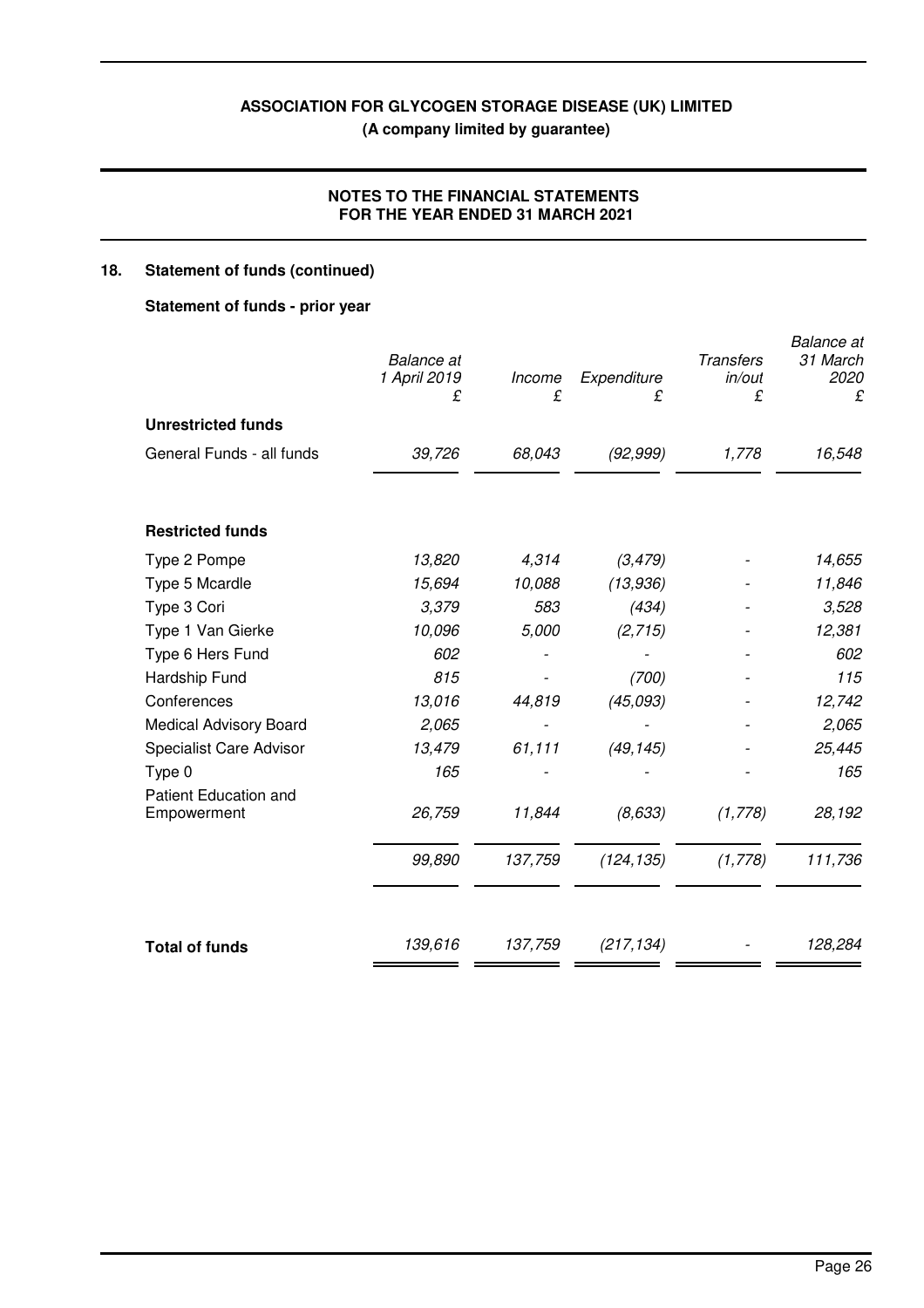#### **NOTES TO THE FINANCIAL STATEMENTS FOR THE YEAR ENDED 31 MARCH 2021**

#### **19. Summary of funds**

#### **Summary of funds - current year**

|                         | <b>Balance at 1</b><br><b>April 2020</b><br>£ | £       | Income Expenditure<br>£ | <b>Balance</b> at<br>31 March<br>2021<br>£ |
|-------------------------|-----------------------------------------------|---------|-------------------------|--------------------------------------------|
| General funds           | 16,548                                        | 94,250  | (83, 497)               | 27,301                                     |
| <b>Restricted funds</b> | 111,736                                       | 28,631  | (58, 171)               | 82,196                                     |
|                         | 128,284                                       | 122.881 | (141,668)               | 109,497                                    |

#### **Summary of funds - prior year**

|                         | <b>Balance</b> at<br>1 April 2019<br>£ | Income<br>£ | Expenditure<br>£ | Transfers<br>in/out<br>£ | <b>Balance</b> at<br>31 March<br><i>2020</i><br>£ |
|-------------------------|----------------------------------------|-------------|------------------|--------------------------|---------------------------------------------------|
| General funds           | 39,726                                 | 68,043      | (92,999)         | 1,778                    | 16,548                                            |
| <b>Restricted funds</b> | 99,890                                 | 137,759     | (124, 135)       | (1,778)                  | 111,736                                           |
|                         | 139,616                                | 205,802     | (217, 134)       | $\overline{\phantom{0}}$ | 128,284                                           |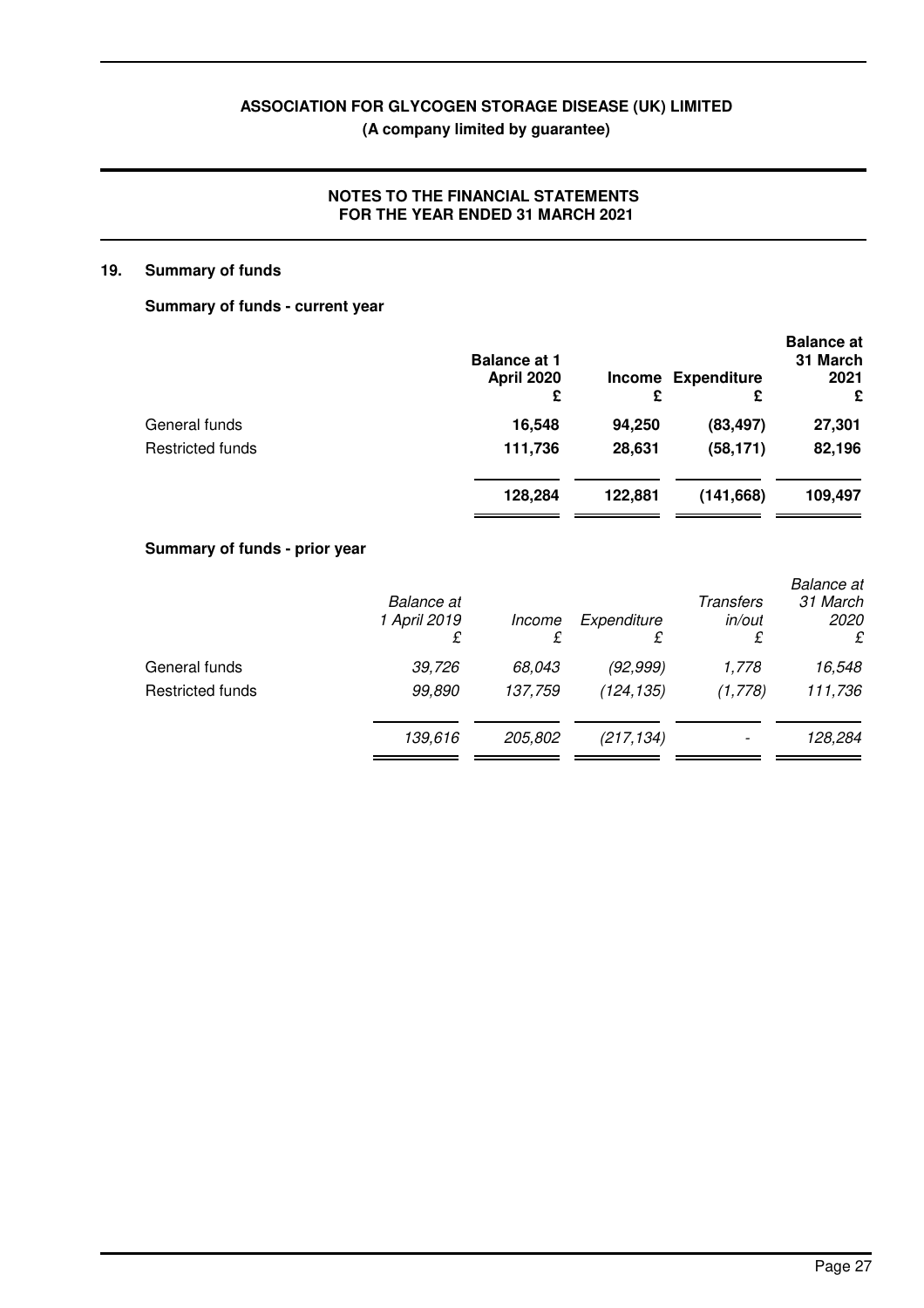#### **NOTES TO THE FINANCIAL STATEMENTS FOR THE YEAR ENDED 31 MARCH 2021**

#### **19. Summary of funds (continued)**

#### **Restricted Funds**

#### **Type 2 Pompe's**

Supporting GSD Type 2, Pompe.

#### **Type 5 McArdles**

Supporting GSD Type 5, McArdle.

#### **Type 3 Cori**

Supporting GSD Type 3, Cori.

#### **Type 1 Von Gierke**

Supporting GSD Type 1, Von Gierke.

#### **Type 6 Hers Fund**

Supporting GSD Type 6, Hers.

#### **Hardship Fund**

Supporting patients and families suffering hardship.

#### **Conferences**

Supporting AGSD-UK Annual conference.

#### **Medical Advisory Board**

Supporting meetings of AGSD-UK Medical Advisors.

#### **Specialist Care Advisor**

Supporting the provision of a Pompe patient support worker.

#### **Type 0**

Supporting GSD Type 0.

#### **Patient Education and Empowerment**

Supporting patients and families by providing family days.

#### **Transfer between funds**

The transfer in 2020 out of the Patient Education and Empowerment Fund represents event costs misallocated to general funds in prior years. These amounts have been transferred to unrestricted funds.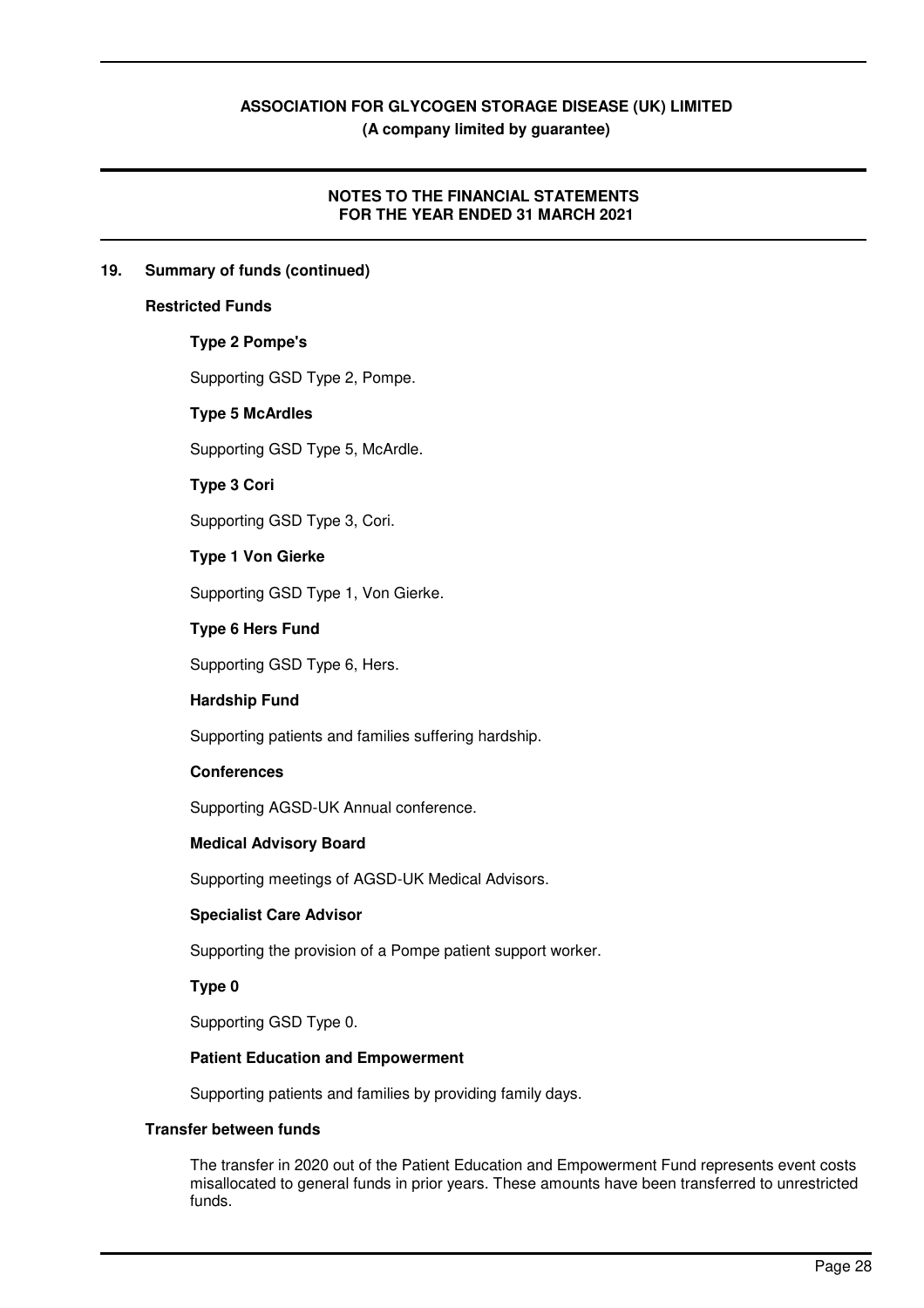**(A company limited by guarantee)**

#### **NOTES TO THE FINANCIAL STATEMENTS FOR THE YEAR ENDED 31 MARCH 2021**

#### **20. Analysis of net assets between funds**

#### **Analysis of net assets between funds - current year**

| 2021<br>£ |
|-----------|
|           |
| 1,511     |
| 9,577     |
| 107,158   |
| (8,749)   |
| 109,497   |
|           |

#### **Analysis of net assets between funds - prior year**

|                               | Restricted<br>funds<br>2020<br>£ | Unrestricted<br>funds<br>2020<br>£ | Total<br>funds<br>2020<br>£ |
|-------------------------------|----------------------------------|------------------------------------|-----------------------------|
| Tangible fixed assets         |                                  | 2,180                              | 2,180                       |
| Intangible fixed assets       |                                  | 14,364                             | 14,364                      |
| Current assets                | 112,190                          | 5,695                              | 117,885                     |
| Creditors due within one year | (454)                            | (5,691)                            | (6, 145)                    |
| <b>Total</b>                  | 111,736                          | 16,548                             | 128,284                     |